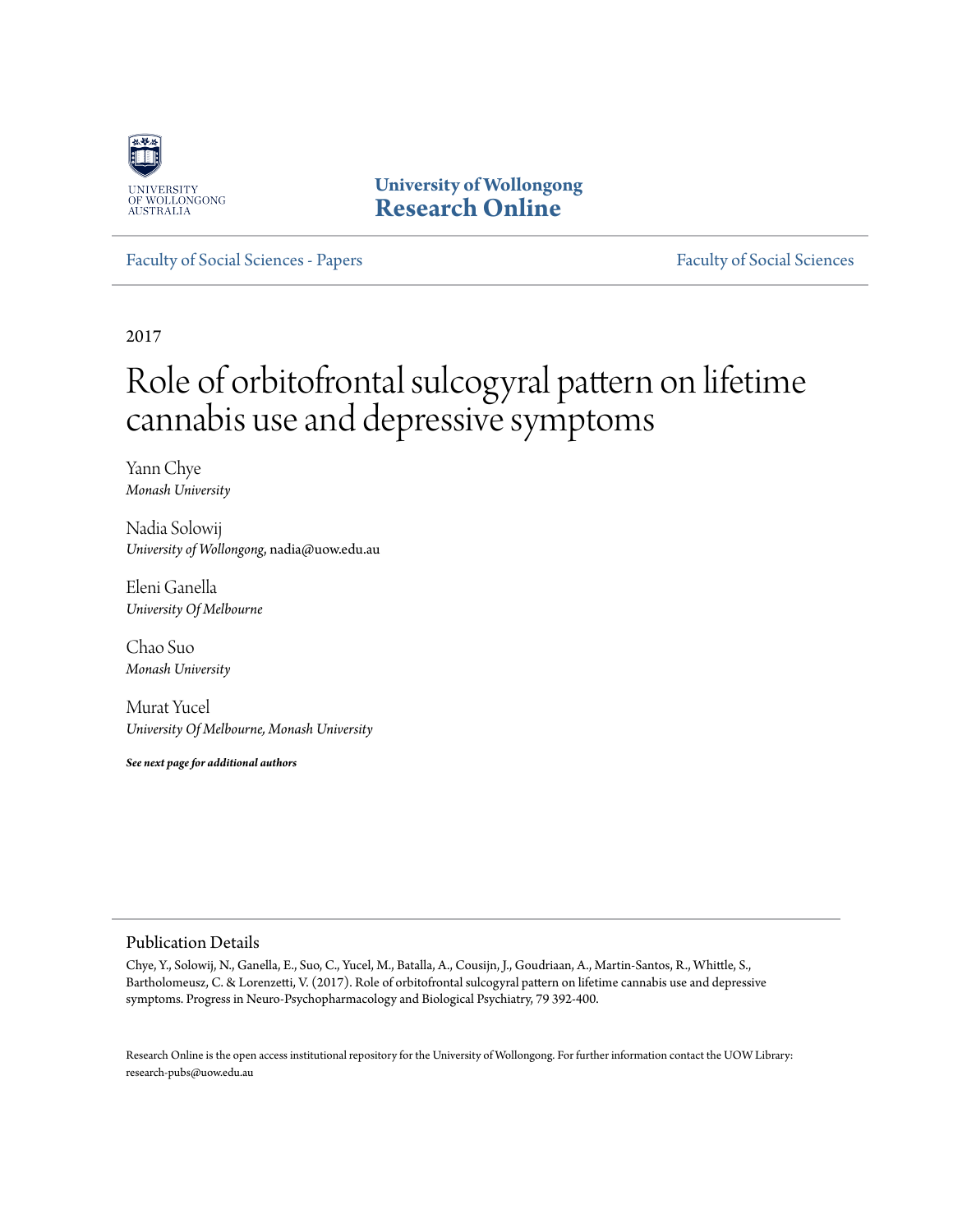## Role of orbitofrontal sulcogyral pattern on lifetime cannabis use and depressive symptoms

#### **Abstract**

Orbitofrontal cortex (OFC) sulcogyral patterns are stable morphological variations established early in life. They consist of three distinct pattern types, with Type III in particular being associated with poor regulatory control (e.g., high sensation seeking and negative emotionality, low constraint), which may confer risk for earlier onset of cannabis (CB) use and greater use in later life. The OFC sulcogyral pattern may therefore be a stable trait marker in understanding individual differences in substance-use vulnerability and associated affective disturbances in users. In a large multisite cross-sectional study, we compared OFC pattern type distribution between 128 healthy controls (HC) and 146 CB users. Within users (n = 140), we explored the association between OFC pattern type and CB use level, and subsequently if level of CB use informed by OFC pattern type may mediate disturbances in affective tone, as indexed by depressive symptoms. While OFC pattern distribution did not distinguish between HC and CB groups, it informed greater lifetime use within users. Specifically, CB users with pattern Type III in the right OFC tended to use more CB over their lifetime, than did CB users with pattern Type I or II. Greater lifetime CB use was subsequently associated with higher depressive symptoms, such that it mediated an indirect association between right OFC pattern Type III and higher depressive symptoms. The present study provides evidence for neurobiological differences, specifically sulcogyral pattern of the OFC, to modulate level of CB use, which may subsequently influence the expression of depressive symptoms.

#### **Disciplines**

Education | Social and Behavioral Sciences

#### **Publication Details**

Chye, Y., Solowij, N., Ganella, E., Suo, C., Yucel, M., Batalla, A., Cousijn, J., Goudriaan, A., Martin-Santos, R., Whittle, S., Bartholomeusz, C. & Lorenzetti, V. (2017). Role of orbitofrontal sulcogyral pattern on lifetime cannabis use and depressive symptoms. Progress in Neuro-Psychopharmacology and Biological Psychiatry, 79 392-400.

#### **Authors**

Yann Chye, Nadia Solowij, Eleni Ganella, Chao Suo, Murat Yucel, Albert Batalla, Janna Cousijn, Anna Goudriaan, Rocio Martin-Santos, Sarah Whittle, Cali F. Bartholomeusz, and Valentina Lorenzetti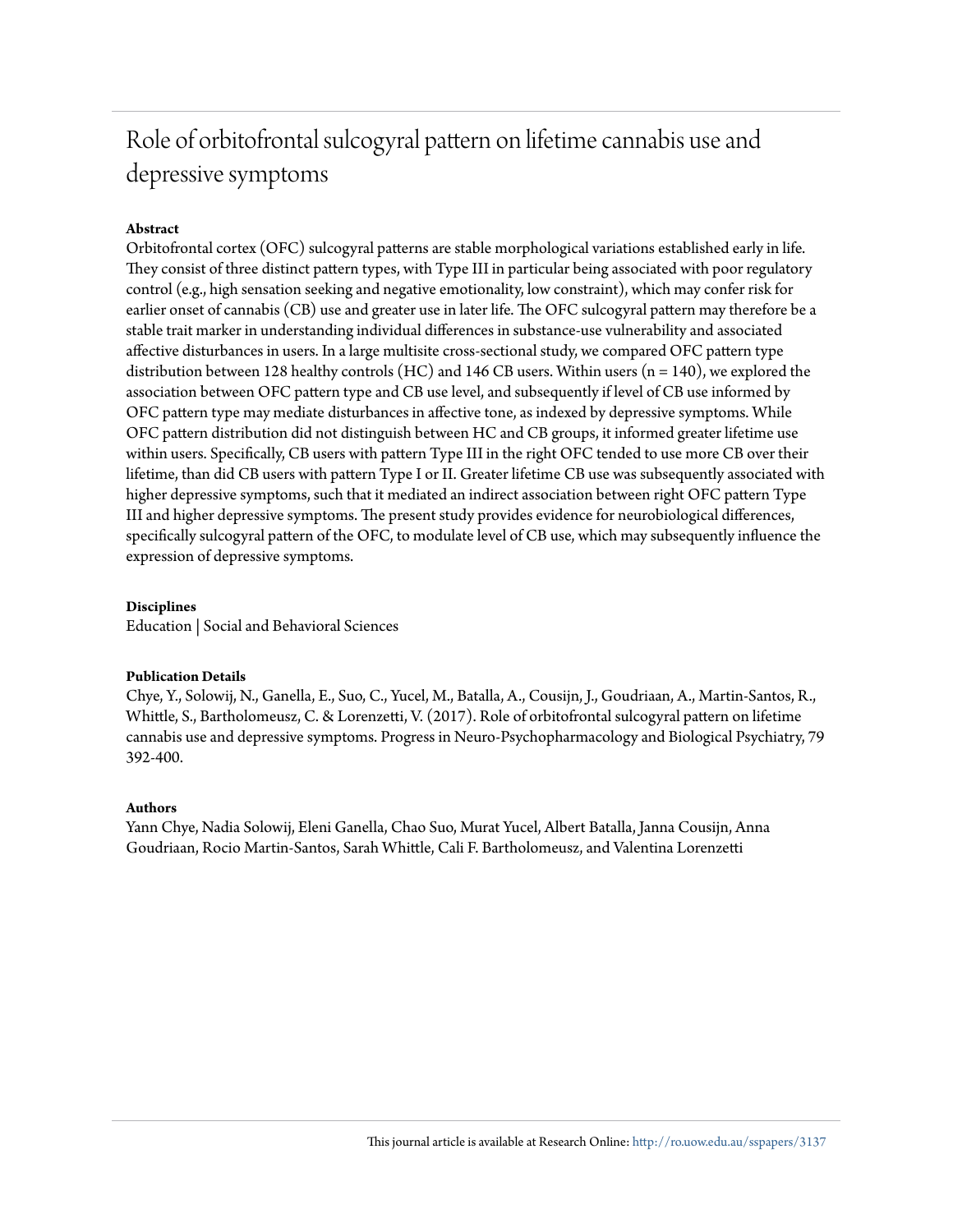### **Role of orbitofrontal sulcogyral pattern on lifetime cannabis use and depressive symptoms**

Yann Chye<sup>a</sup>, Nadia Solowij<sup>b</sup>, Eleni P Ganella<sup>c,d,e</sup>, Chao Suo<sup>a</sup>, Murat Yücel<sup>a</sup>, Albert Batalla<sup>f,g</sup>, Janna Cousijn<sup>h</sup>, Anna E Goudriaan<sup>i,j</sup>, Rocio Martin-Santos<sup>g</sup>, Sarah Whittle<sup>c</sup>, Cali F Bartholomeusz<sup>c,d,e</sup>\*, Valentina Lorenzetti<sup>a,c,k</sup>\*

<sup>a</sup> Brain and Mental Health Laboratory, Monash Institute of Cognitive and Clinical Neurosciences, School of Psychological Sciences, Monash University, Melbourne, Australia **b** School of Psychology and Illawarra Health and Medical Research Institute, University of Wollongong, Wollongong, Australia

<sup>c</sup> Melbourne Neuropsychiatry Centre, Department of Psychiatry, University of Melbourne, Melbourne, Australia

d Orygen, The National Centre of Excellence in Youth Mental Health, Victoria, Australia

<sup>e</sup> Orygen, Centre for Youth Mental Health, The University of Melbourne, Victoria, Australia

f Department of Psychiatry, Donders Institute for Brain, Cognition and Behaviour, Radboud University Medical Centre, Nijmegen, The Netherlands

<sup>9</sup> Department of Psychiatry and Psychology, Hospital Clinic, IDIBAPS, CIBERSAM and Institute of Neuroscience, University of Barcelona, Barcelona, Spain

h Department of Developmental Psychology, University of Amsterdam, Amsterdam, The **Netherlands** 

i Department of Psychiatry, Amsterdam Institute for Addiction Research, Academic Medical Centre, University of Amsterdam, Amsterdam, The Netherlands

<sup>j</sup> Arkin Mental Health Care, Amsterdam, The Netherlands

<sup>k</sup> School of Psychological Sciences, Institute of Psychology, Health and Society, The University of Liverpool, Liverpool, UK

\*Joint last author

#### **Corresponding author:**

Valentina Lorenzetti, [vlor@liv.ac.uk,](mailto:vlor@liv.ac.uk) +44 0151 794 5657

<span id="page-2-0"></span>Address: Whelan Building, Brownlow Hill, The University of Liverpool, Liverpool L69 7ZX, UK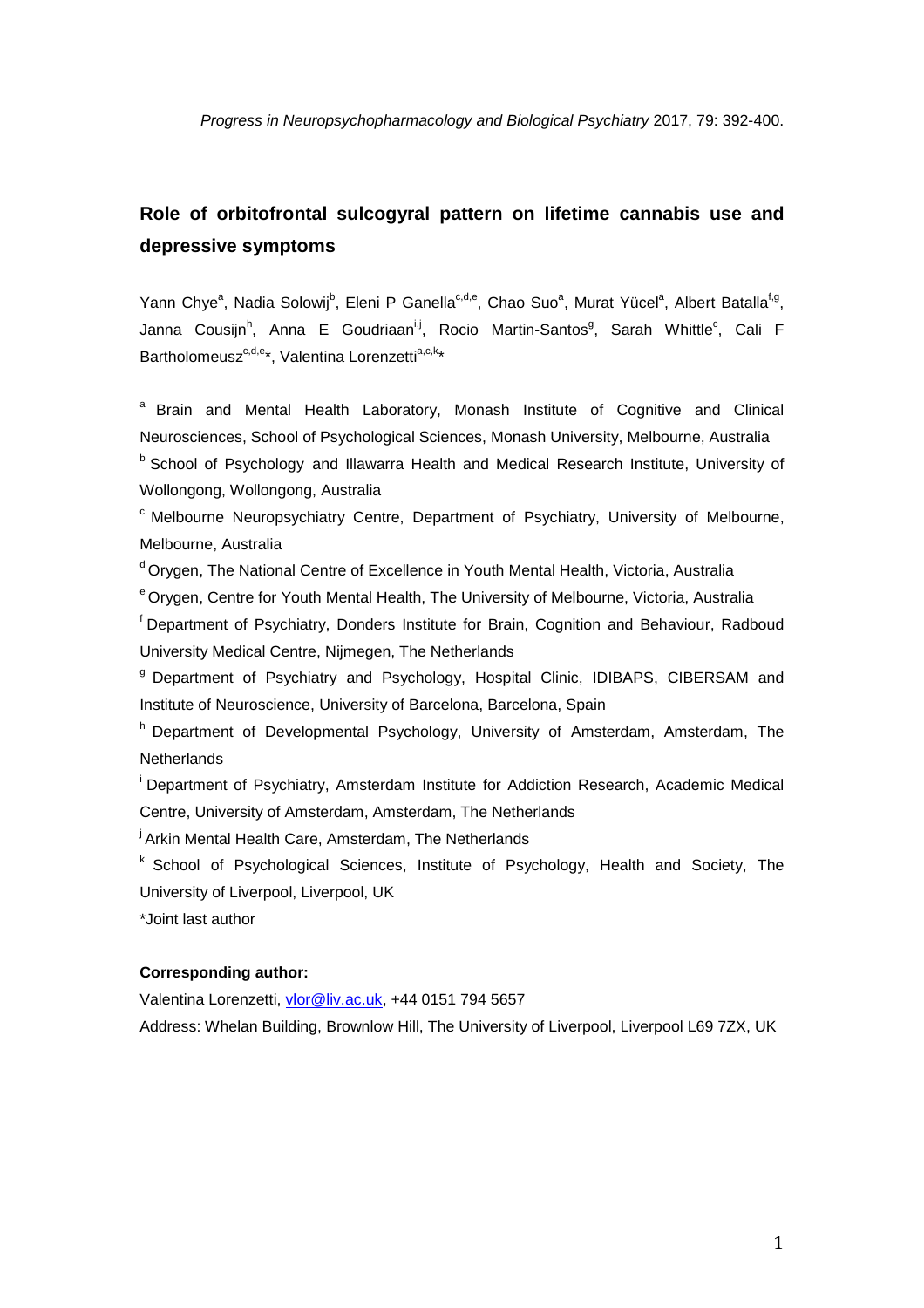#### **Abstract**

Orbitofrontal cortex (OFC) sulcogyral patterns are stable morphological variations established early in life. They consist of three distinct pattern types, with Type III in particular being associated with poor regulatory control (e.g., high sensation seeking and negative emotionality, low constraint), which may confer risk for earlier onset of cannabis (CB) use and greater use in later life. The OFC sulcogyral pattern may therefore be a stable trait marker in understanding individual differences in substance-use vulnerability and associated affective disturbances in users. In a large multisite cross-sectional study, we compared OFC pattern type distribution between 128 healthy controls (HC) and 146 CB users. Within users ( $n =$ 140), we explored the association between OFC pattern type and CB use level, and subsequently if level of CB use informed by OFC pattern type may mediate disturbances in affective tone, as indexed by depressive symptoms. While OFC pattern distribution did not distinguish between HC and CB groups, it informed greater lifetime use within users. Specifically, CB users with pattern Type III in the right OFC tended to use more CB over their lifetime, than did CB users with pattern Type I or II. Greater lifetime CB use was subsequently associated with higher depressive symptoms, such that it mediated an indirect association between right OFC pattern Type III and higher depressive symptoms. The present study provides evidence for neurobiological differences, specifically sulcogyral pattern of the OFC, to modulate level of CB use, which may subsequently influence the expression of depressive symptoms.

**Keywords:** Dependence, cannabis, orbitofrontal cortex, sulcogyral pattern, MRI

#### **Abbreviations:**

 $OFC$  = orbitofrontal cortex; MOS = medial orbitofrontal sulcus; LOS = lateral orbitofrontal sulcus;  $CB =$  cannabis;  $HC =$  healthy controls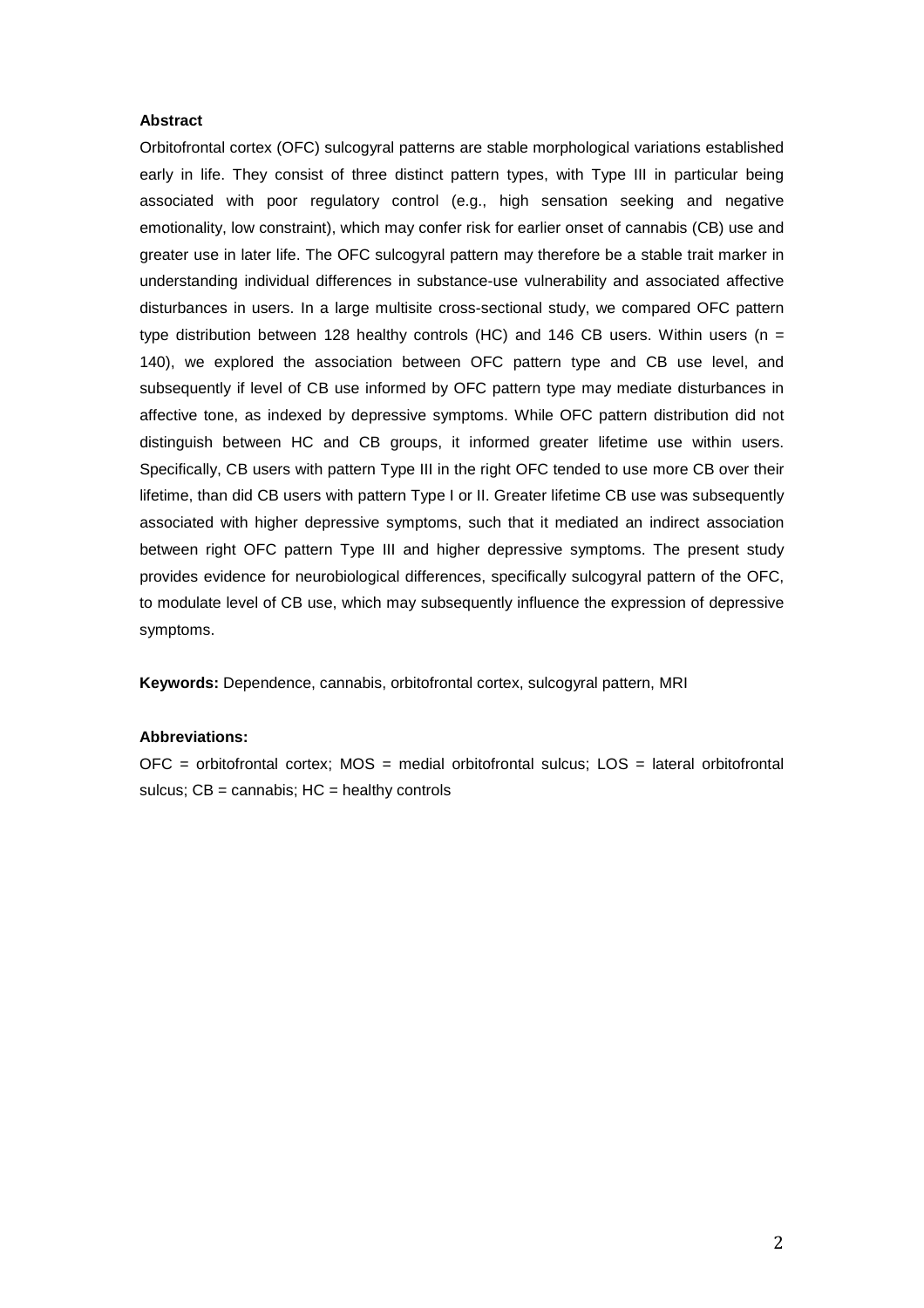#### **Introduction**

Cannabis (CB) is a widely used psychoactive drug with a global estimate of 182 million users (United Nations Office on Drugs and Crime, 2015). Along with the high level of CB use across the world, there is a rising toll of treatment demand for CB use and its disorders (European Monitoring Centre for Drugs and Drug Addiction, 2016; United Nations Office on Drugs and Crime, 2015). Heavy CB use has been linked to affective disturbances such as depressive disorders (Degenhardt et al., 2003; Lev-Ran et al., 2014). Efforts to uncover the neural correlates of CB use have demonstrated morphological alterations across various brain regions including the hippocampus and the prefrontal cortex (Lorenzetti et al., 2016; Yücel et al., 2016). While neural abnormalities have often been interpreted as a consequence of CB use (Ashtari et al., 2011; Cousijn et al., 2012; Matochik et al., 2005; Yücel et al., 2008), premorbid structural differences may similarly confer vulnerability to develop heavier patterns of CB use (Jacobus et al., 2016; Pagliaccio et al., 2015) or affective disturbances (Amico et al., 2011). The understanding of such premorbid differences may inform knowledge on individual differences in substance use vulnerability, and the associated affective disturbances in users.

It remains unclear whether (and which) neurobiological alterations predate cannabis use onset. Asides from prospective studies, this issue can be addressed via assessing neuroanatomy that is defined early in life and relatively stable to postnatal environmental factors such as substance use. One such medium is the specific pattern of gyrification of the brain (White et al., 2010). Gyrification is the pattern of surface folding of the brain (White et al., 2010) that develops as early as 11 to 16 weeks gestation, and remains relatively stable from birth (Armstrong et al., 1995; Zilles et al., 1997). Importantly, early cortical folding forming particular sulcogyral patterns may reflect underlying connectivity or disrupted connectivity of the brain (Toro and Burnod, 2005; White et al., 2010). This provides a means for structure to inform function and behaviour, particularly in regions strongly implicated in substance use, such as the orbitofrontal cortex (OFC). Various studies have demonstrated reduced OFC volume (Battistella et al., 2014; Churchwell et al., 2010) and altered OFC function (functional connectivity in reward and inhibitory circuitry including the OFC) (Filbey and Dunlop, 2014; Filbey and Yezhuvath, 2013) in CB users. Pre-existing OFC morphological differences may also inform risk for later substance (i.e. alcohol, CB) use (Cheetham et al., 2011; Kühn et al., 2015). These studies suggest OFC morphology may reflect vulnerabilities that inform future substance use behaviour.

The sulcogyral pattern of the OFC in particular, is a viable trait marker to glean stable prenatal differences that may inform substance use behaviour. The OFC sulcogyral pattern has been categorised by Chiavaras and Petrides (2000), based on the continuity/discontinuity of the medial orbitofrontal sulcus (MOS) and the lateral orbitofrontal sulcus (LOS), into three basic types (Type I – discontinuity of the MOS; Type II – continuity of both the MOS and the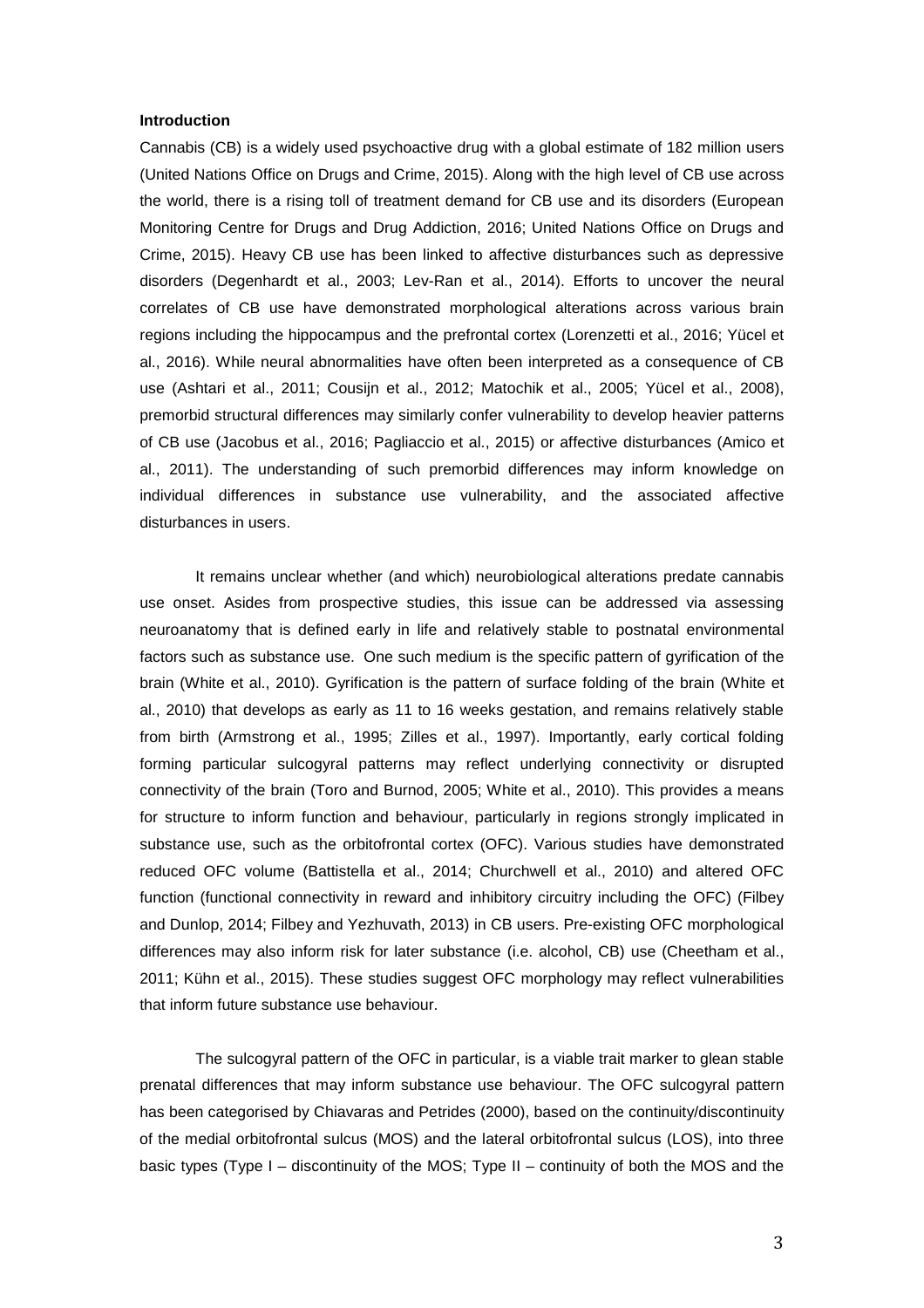LOS; Type III – discontinuity of the LOS; Fig. 1). In a normative population, the distribution of the OFC sulcogyral pattern is skewed, with a predominance of Type I and an underrepresentation of Type III (Chiavaras and Petrides, 2000).



**Fig. 1** Examples of the three different orbitofrontal (OFC) sulcogyral pattern types, as traced on the coronal plane, and viewed on the transverse plane. Type I: rostral and caudal regions of the medial orbitofrontal sulci (MOSr and MOSc, red) are discontinuous, while the lateral orbitofrontal sulcus (LOS, purple) is continuous; Type II: both the MOS and LOS are continuous; Type III: the rostral and caudal regions of the MOSr and MOSc, as well as LOSr and LOSc are discontinuous. Also depicted are the intermediate orbital sulci (green and blue), and the transvers orbital sulci (TOS, yellow). Reproduced with permission from Bartholomeusz et al. (2013).

However, altered pattern distribution has been associated with specific personality traits and presence of psychopathologies. In adolescents, a Type III pattern has been linked to greater 'surgency' (representing sensation-seeking and extraversion traits, and low levels of fear or shyness) (Whittle et al., 2014). Similarly in patients with schizophrenia, Type III pattern has been associated with temperaments (low 'constraint' and high 'negative emotionality') indicative of impulsivity, stress reaction, and proneness to anxiety and aggression (Nakamura et al., 2007), as well as poorer functioning (i.e. greater positive symptoms and lower socioeconomic status (Nakamura et al., 2007; Uehara-Aoyama et al., 2011)). Patients with schizophrenia also show an altered proportion of sulcogyral pattern relative to controls (decreased proportion of Type I, and increased proportion of Type II and III) (Bartholomeusz et al., 2013; Chakirova et al., 2010; Cropley et al., 2015; Isomura et al., 2017; Nakamura et al., 2008, 2007; Nishikawa et al., 2015; Takahashi et al., 2015; Uehara-Aoyama et al., 2011). Overall, in both healthy and schizophrenia patient populations, Type III pattern is linked to personality traits reflecting poor regulatory control. Such traits may in turn confer risk for substance use, having been demonstrated to predict an earlier onset of substance use disorder, greater dependence, and greater lifetime CB use (Creemers et al., 2010; Elkins et al., 2006; Krueger, 1999). Thus pre-existing OFC neuroanatomy, by reflecting underlying behavioural regulatory function, may be able to inform risk for later substance use. While the OFC volume has been demonstrated to predict CB use initiation in adolescents (Cheetham et al., 2011), no study has yet explored the OFC sulcogyral pattern in relation to CB use.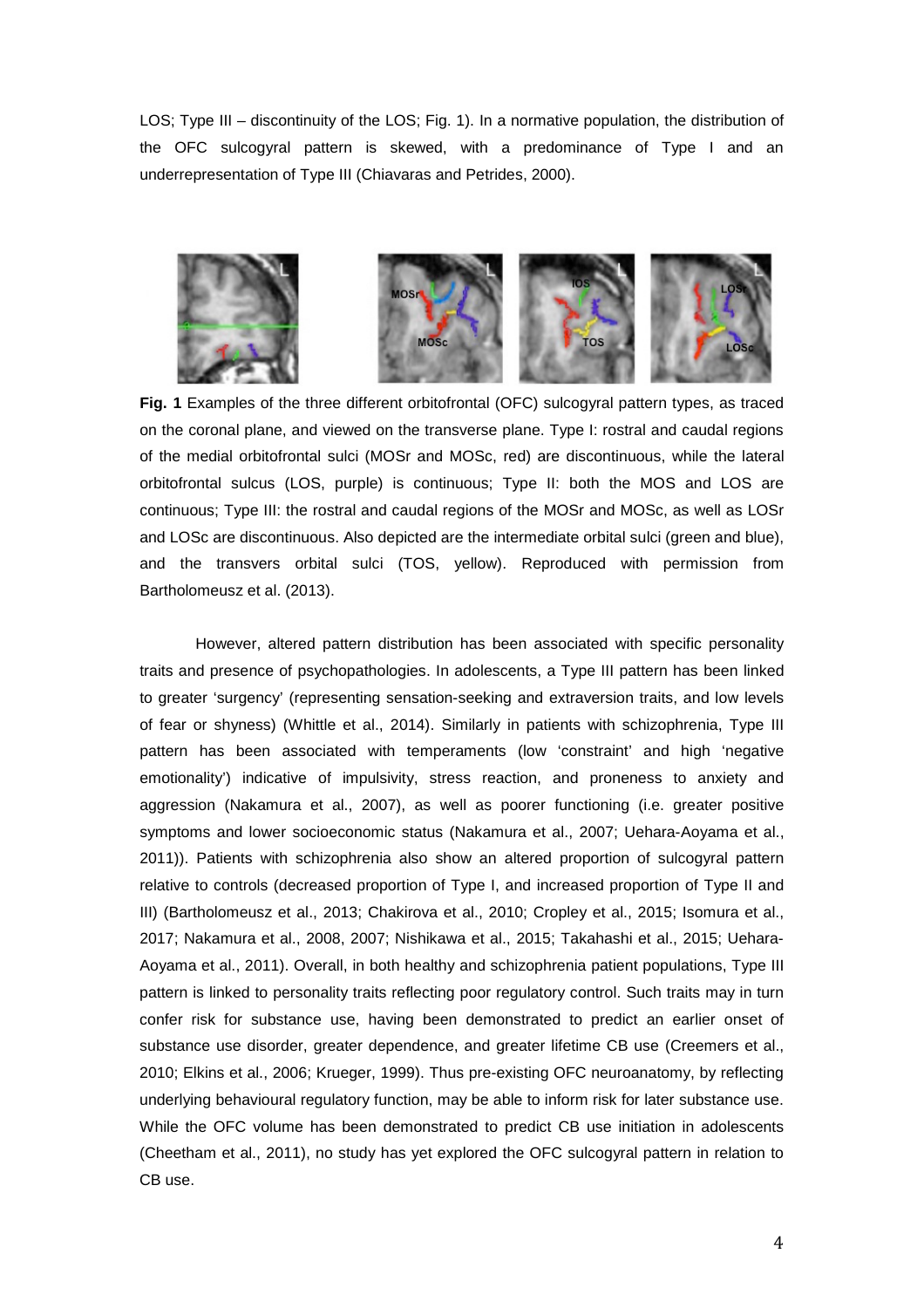Regulatory deficits associated with altered OFC function may not only contribute to greater substance use, but also confer risk for affective disturbances (Diekhof et al., 2008; Drevets, 2007; Klimes-Dougan and Garber, 2016; Wagner et al., 2013a). Consistently, reduced OFC volume (Bremner et al., 2002; Lacerda et al., 2004) and altered functional connectivity between the OFC, dorsolateral prefrontal and anterior cingulate cortices (Frodl et al., 2010) have been observed in patients with depression. Importantly, regular CB use has also been associated with the emergence of affective disturbances including higher depressive symptoms (Crane et al., 2015) and an increased risk of developing depression (Lev-Ran et al., 2014). It is proposed that impaired OFC regulatory function and neuroanatomy underlies the concurrent development of CB use and depressive symptoms (Otten et al., 2010; Volkow and Fowler, 2000), via intensifying the strength of impulse and emotions (Beer et al., 2006; Wagner et al., 2013b). If specific OFC sulcogyral pattern types reflects distinct regulatory functions (Whittle et al., 2014), then these pattern type may inform later level of CB use and affective disturbances in CB users.

In this study, we (i) compared the distribution of OFC pattern type between healthy controls (HC) and CB users to discern neural differences that may inform CB use; (ii) explored the association between OFC pattern type and CB use levels (i.e. three distinct measures including age of onset of regular use, current monthly use, and cumulative lifetime use) in CB users, to understand if potentially pre-existing OFC pattern type may inform later levels of CB use. We additionally (iii) explored whether higher levels of CB use will mediate a possible link between OFC pattern type and greater depressive symptoms, as guided by any significant association between OFC pattern type and specific CB use variables from analysis (ii). We hypothesised (i) OFC pattern distribution to be altered in CB users compared to HC; (ii) Type III pattern – linked to traits indicative of poor regulatory control – will be associated with higher CB use levels; and that (iii) CB users with Type III pattern would have greater current depressive symptoms, and that this relationship would be mediated by greater CB use level.

#### **Method**

#### *Participants*

We examined an aggregated sample of 128 HC and 146 regular CB users aged 17 to 55 years, the data of which have been previously collected across four research sites including the University of Amsterdam (Amsterdam, N=76) (Cousijn et al., 2012), University of Barcelona (Barcelona, N=60) (Batalla et al., 2013), University of Wollongong (Wollongong, N=34) (Solowij et al., 2013), and Monash University (Melbourne, N=104) (Yücel et al., 2016). Informed written consent was obtained from all participants. All regular CB users had used CB at least two smoking days per month for a minimum of two months, and the majority of users smoked almost daily for a substantial period of time (duration of regular use, *Mdn* = 6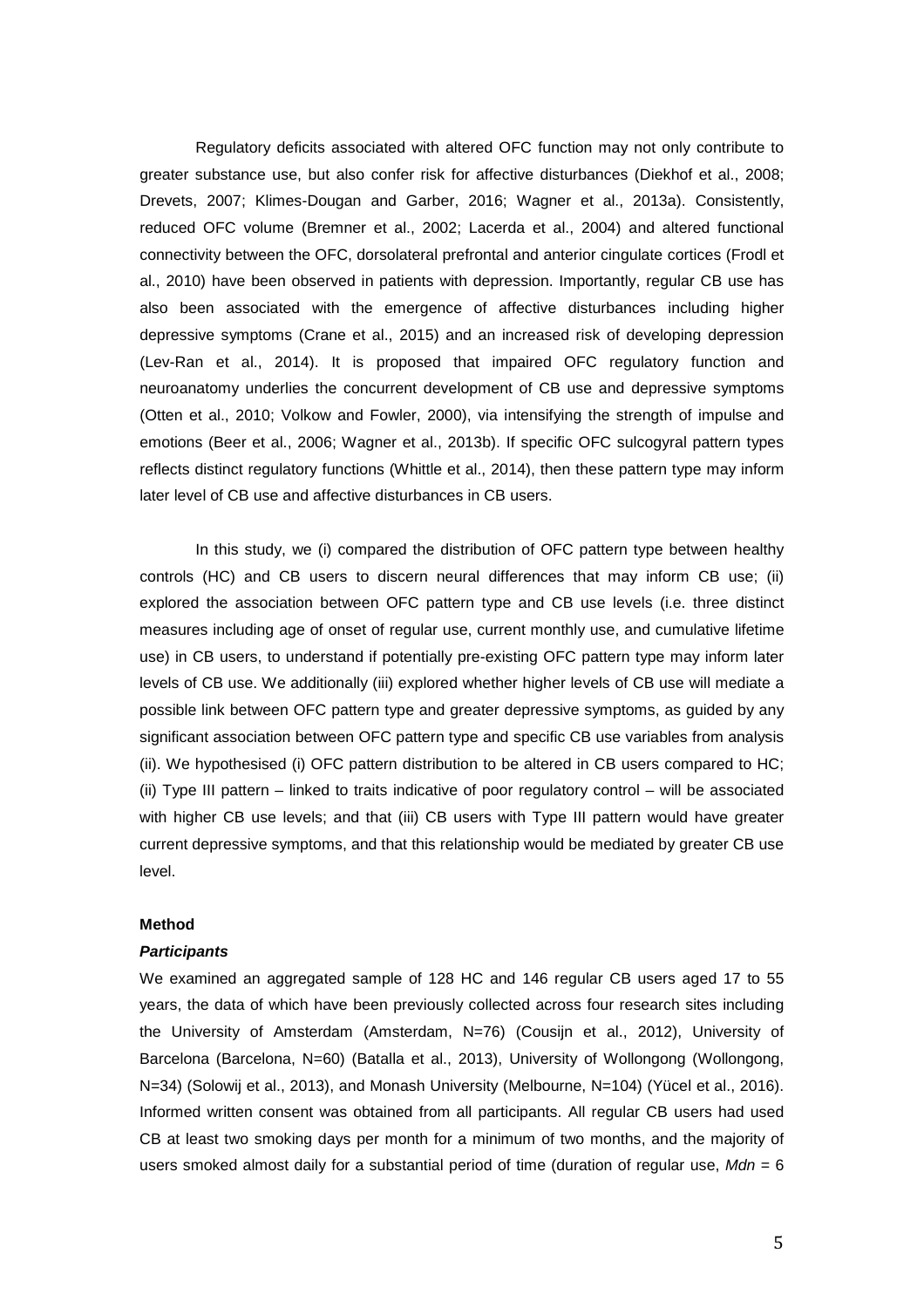years, range  $= 0.5 - 38$  years). Meanwhile, all HCs had minimal CB exposure (used less than 50 times in their life, and did not use in last month). Exclusion criteria were: any history of chronic medical illness or neurological condition; use of psychoactive medications; any lifetime Axis I disorder according to the Diagnostic and Statistical Manual for Mental Disorders-Fourth Edition (other than nicotine use disorder, or cannabis use disorder for cannabis users); general MRI contraindications; regular use of other drugs (>50 times in the past 10 years) apart from cannabis, alcohol, and nicotine; and IQ<80.

#### *Measures*

Participants' demographic, IQ level, depressive symptoms, and substance use levels (alcohol, tobacco, CB) were separately collected from each site using differing measures. We standardized these measures across sites. CB use levels measured include age of onset of regular use (defined as at least twice/month for at least two months), current monthly use, and cumulative lifetime use. CB users self-reported use in units familiar to them (e.g., joints, bongs, grams smoked), and use was then converted to cones, a standardised unit for comparison (e.g., 1 gram = 12 cones, and 1 paper joint = 3 cones; see standardised guidelines provided at https://cannabissupport.com.au/media/1593/timeline-followback.pdf).

IQ was estimated using the Dutch version of the National Adult Reading Test (DART) (Schmand et al., 1991) (Amsterdam); the vocabulary subscale of the Wechsler Adult Intelligence Scale – Third Edition (WAIS-III) (Barcelona) (Wechsler, 1997); the National Adult Reading Test (NART) (Wollongong) (Nelson, 1982); and the Wechsler Abbreviated Scale of Intelligence (WASI) (Melbourne) (Wechsler, 1999). The vocabulary subscale score from the Barcelona site was converted to an estimated full scale IQ by standardising to the mean and standard deviation of the average IQ of CB and HC respectively of the three other sites. Depressive symptoms were obtained using the Beck Depression Inventory (BDI) (Amsterdam, Barcelona, Melbourne) (Beck et al., 1961) and Hamilton Depression Rating Scale (HAMD) (Wollongong) (Hamilton, 1960). Depressive symptom scores from each site were standardised, using previously reported population norms for each scale as the mean by which obtained depressive symptom scores were converted to a z-score (Crawford et al., 2011; Zimmerman et al., 2004).

#### *Structural Image Processing*

T1-weighted structural MR images were independently acquired at each imaging site. Scanner details are documented in the Supplementary Table 1, and by the original research groups (Batalla et al., 2013; Cousijn et al., 2012; Yücel et al., 2016, 2008). MR image were preprocessed using FreeSurfer image analysis (http://surfer.nmr.mgh.harvard.edu/) version 5.3.0 to correct for intensity non-uniformity artifacts (Sled et al., 1998; Zheng et al., 2009). The intensity of the subsequent MR images was then standardised between sites - based on the average grey matter, white matter, and cerebrospinal fluid intensity from each site, using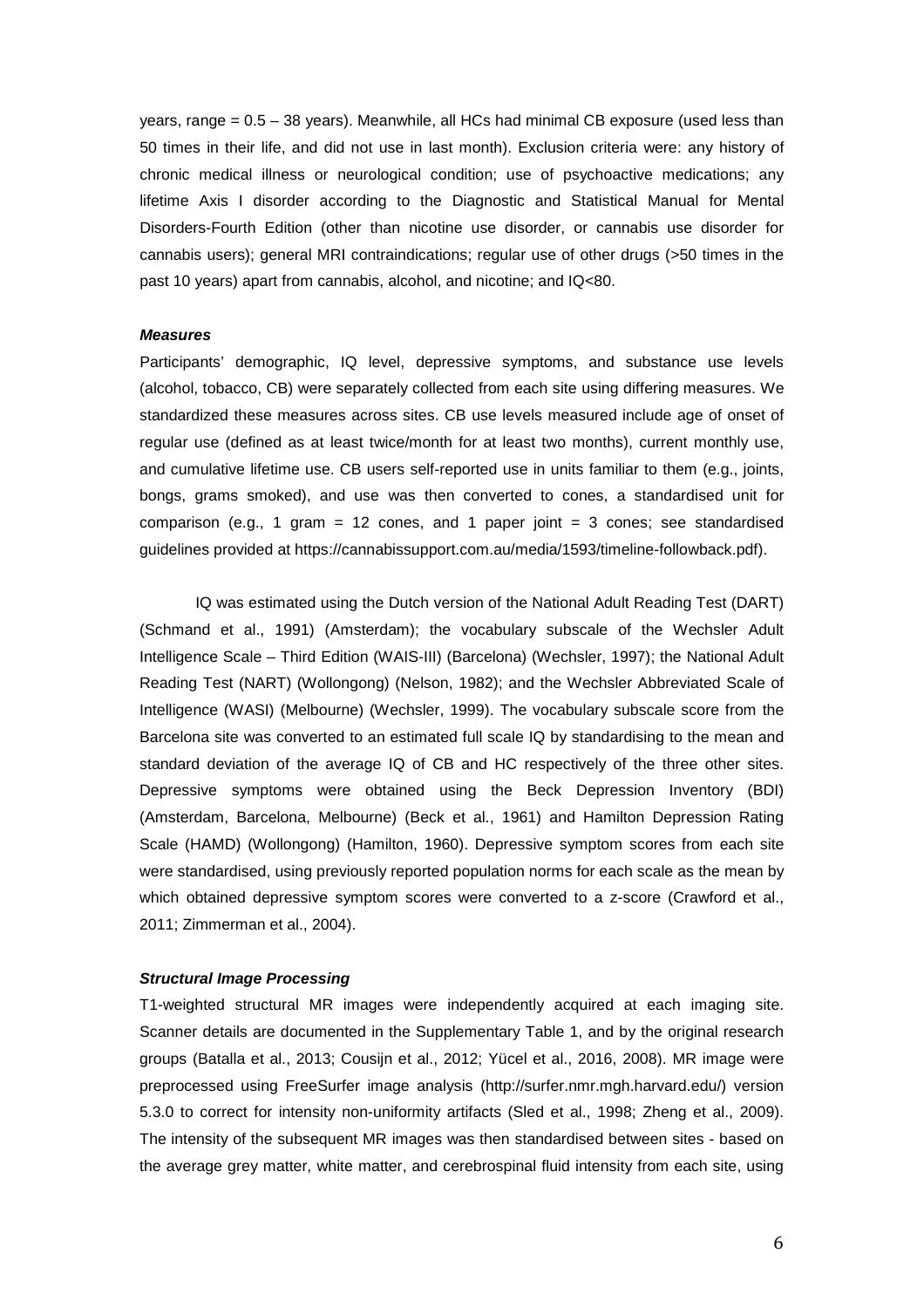the FMRIB Software Library (FSL; http://www.fmrib.ox.ac.uk/fsl/), to ensure consistency across sites for subsequent manual tracing. Finally, MR images were visually inspected and reoriented along the anterior commissure-posterior commissure (AC-PC) plane only if they deviated from the plane by more than 0.1 radian.

#### *OFC sulcogyral pattern classification*

The OFC sulcogyral pattern types were classified for each MR image using the visualisation and analysis software Analyze 12.0 (AnalyzeDirect, Overland Park, KS), based on the continuity/discontinuity of the MOS and LOS between the rostral and caudal regions (Chiavaras and Petrides, 2000). In Type I, the MOS was disconnected while the LOS was intact. In Type II, both the MOS and LOS were intact. For Type III, both the MOS and LOS were disconnected. In rare cases where LOS was disconnected but MOS was intact (n = 27; classified as Type IV in some papers (Chakirova et al., 2010)), we classified the OFC pattern as Type III, in accordance with the method used by (Bartholomeusz et al., 2013).

All sulci appearing on the orbital surface were traced in the coronal plane slice-byslice, and identified on the transverse plane. A fissure was considered a sulcus if it was visible in at least four coronal and four transverse slices. A sulcus was considered continuous with another sulcus if they were clearly connected in at least three slices. OFC pattern classification was performed by Y.C. while blinded to gender, group, and imaging site. Intraand inter-rater reliability (interclass correlation coefficient, ICC) performed by Y.C., C.F.B., and E.P.G., on 20 randomly selected brains from the Melbourne Neuropsychiatry Centre (University of Melbourne, Department of Psychiatry) database, were 0.90 and 0.75 respectively. All ambiguous classifications identified in the current sample (i.e. 14% of the total sample) were reviewed by C.F.B. and consensus reached. To further ensure Y.C.'s classification validity, a subset of 20 randomly selected brains (5 from each imaging site) that were not reviewed by C.B., from the current sample, were also reviewed by E.P.G. Consensus between Y.C. and E.P.G. was high at a level of 92.5%.

#### *Statistical Analyses*

Group differences between HC and CB users for variables including age, IQ, depressive symptoms, alcohol, and tobacco use were assessed using independent-samples t-test; while group differences for gender were assessed via Pearson's *χ<sup>2</sup>* statistics. To ensure that OFC pattern distribution was not related to imaging site, countries, or continents, we ran separate Pearson's  $\chi^2$  statistics for HC and CB users, comparing left and right OFC pattern across sites, and across continents. We also compared left and right OFC pattern distribution by age, gender, IQ, depressive symptoms, alcohol and tobacco use to assess and rule out any demographic confounder.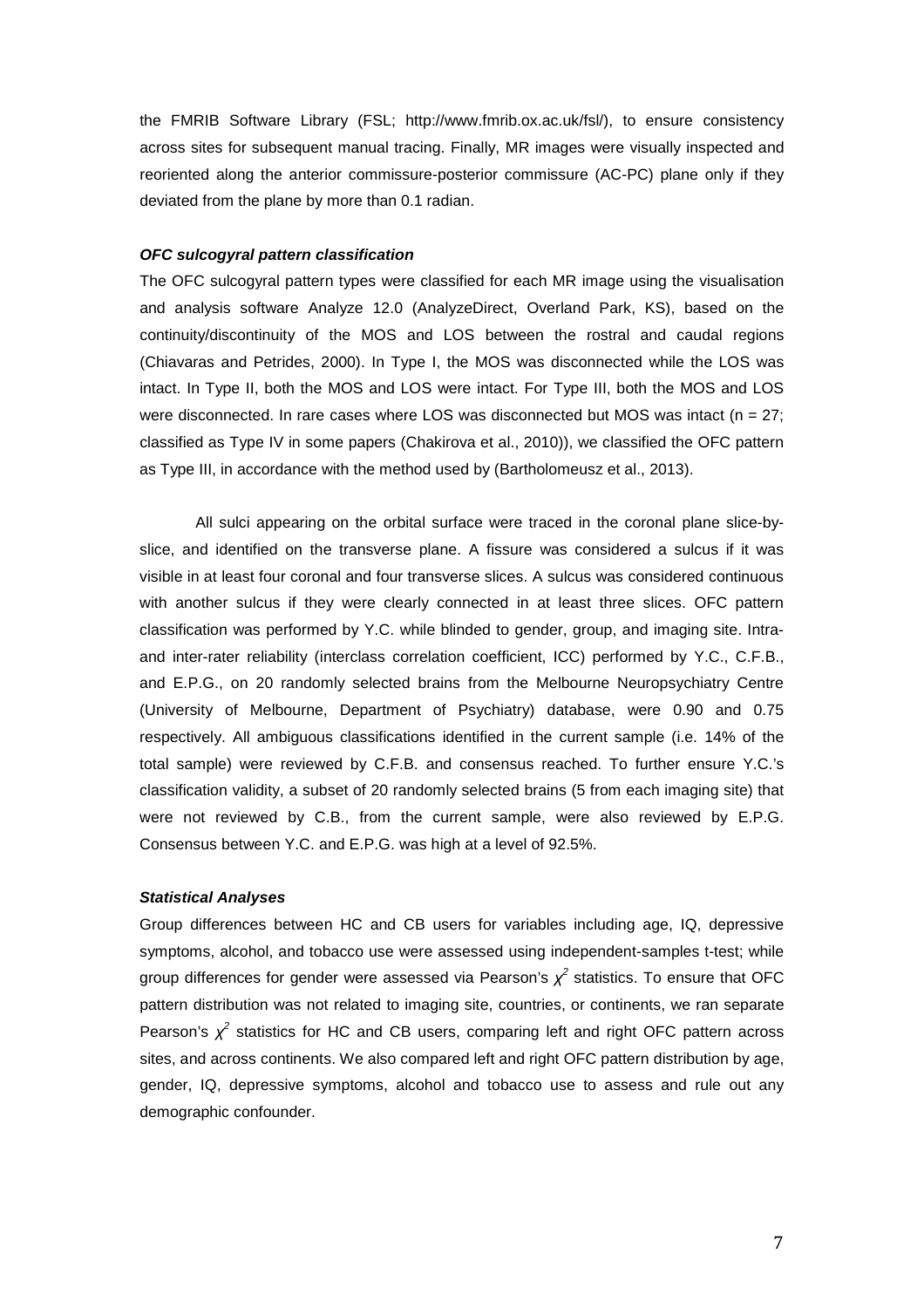To discern putative pre-existing neural differences in CB users relative to HC in OFC sulcogyral pattern distribution (separately for right and left hemisphere) we ran  $\chi^2$  statistics. Subsequently to understand the link between OFC sulcogyral pattern and CB use levels in CB users only, we performed a series of three separate ANCOVAs to explore whether OFC pattern affected three distinct measures of CB use levels (i.e., age of onset of regular use, current monthly use, and cumulative lifetime use). Fixed factors included left and right OFC patterns, dependent variables included one of the three measures of CB use level, and the remaining two measures of CB use levels were used as covariates. We corrected for multiple comparisons (i.e. three comparisons corresponding to three CB use measures) using Benjamini and Yekutieli's modified false discovery rate (FDR) method (Benjamini and Yekutieli, 2001).

Finally, to explore the role of higher CB use level as a mediator between specific OFC pattern type and greater depressive symptoms, we ran post-hoc analyses with the significant CB use variable emerging from the ANCOVA results, in a mediation model. CB use level is adopted as a mediator between OFC pattern types (categorical factor) and depressive symptoms. The mediation model was tested using the Hayes PROCESS macro (2.16.2), instead of the causal step approach (wherein each path of the model is ascertained separately), due to criticisms of the latter approach (Hayes, 2016, 2013, 2009). Indirect effect was calculated using bias-corrected bootstrap confidence interval (CI) method, with 5,000 resamples.

#### **Results**

#### *Demographics*

Sample data and OFC pattern distribution of HC and CB users are presented in Table 1. HC and CB users were matched by age, gender, and alcohol use level. CB users had a significantly lower IQ ( $p < .001$ ), greater depressive symptoms ( $p < .001$ ), and used more cigarettes per month ( $p < .001$ ) than HC. Further sample characteristics by imaging site are provided in Supplementary Table 2.

| <b>Table 1</b> Overview of Demographic, IQ, Substance Use Levels (Mean (SD)), and Orbitofrontal |
|-------------------------------------------------------------------------------------------------|
| Cortex (OFC) Pattern Distribution (n (%)) of Healthy Controls (HC) and Cannabis (CB) Users      |

|                                  | HC <sup>c</sup> | $CB^c$          | Ν   | t/y'    | р          |
|----------------------------------|-----------------|-----------------|-----|---------|------------|
|                                  | $N = 128$       | $N = 146$       |     |         |            |
| Age                              | 26.25 (8.86)    | 28.41 (10.51)   | 274 | 1.84    | .07        |
| Gender (% M / F)                 | 71.09/28.91     | 67.12/32.88     | 274 | 0.50    | .51        |
| $IQ^a$                           | 109.26 (10.43)  | 103.58 (10.67)  | 270 | $-4.41$ | $< 0.01**$ |
| Depressive Symptoms <sup>b</sup> | $-0.41(0.65)$   | 0.26(1.19)      | 267 | 5.56    | $< 0.01**$ |
| Alcohol (StDr/mth) <sup>c</sup>  | 19.71 (23.63)   | 24.55 (25.13)   | 264 | 1.61    | .11        |
| Tobacco (Cig/mth) $c$            | 29.89 (96.49)   | 258.01 (236.04) | 267 | 10.56   | $< 0.01**$ |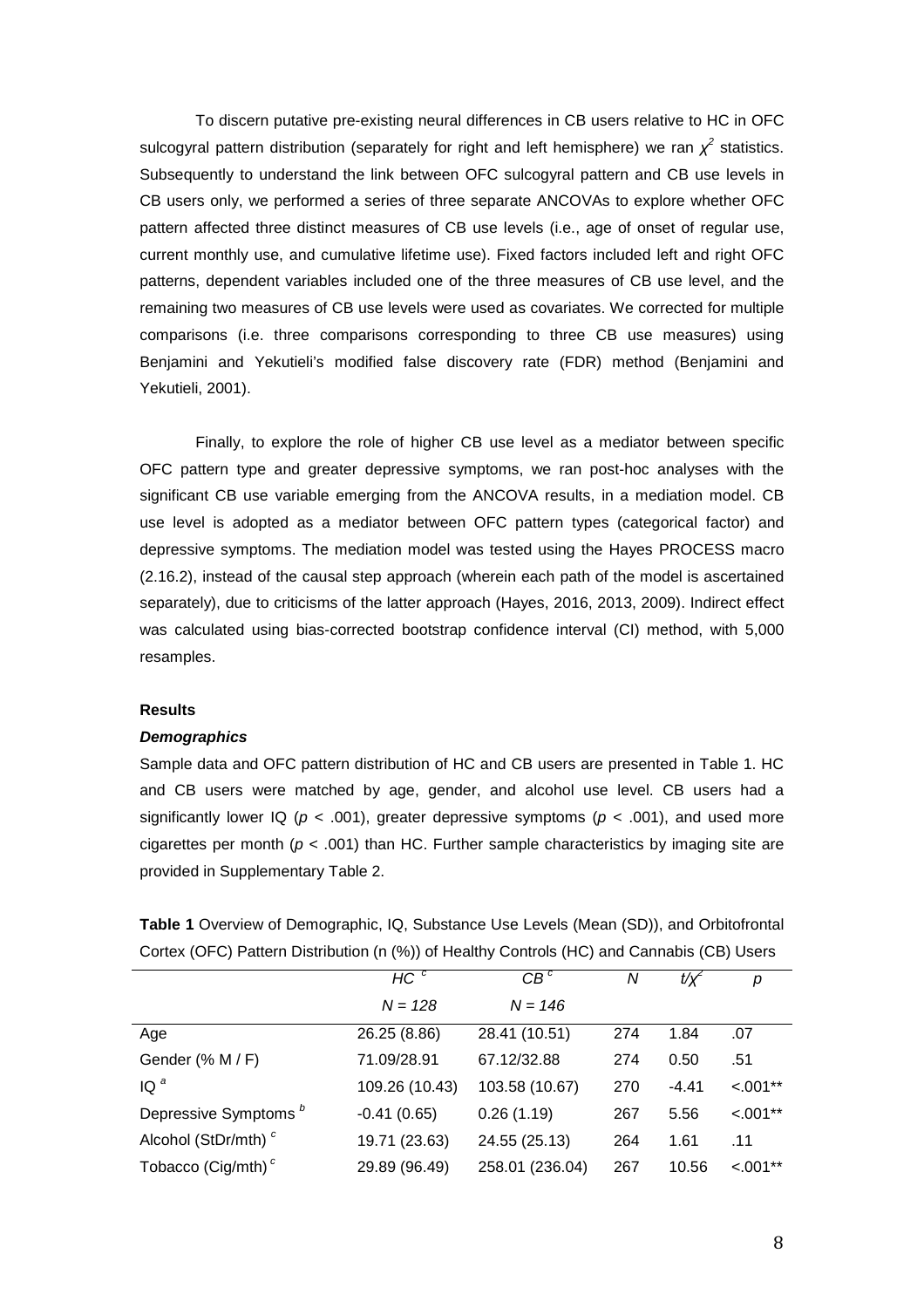| Cannabis Use                                     |                          |                 |      |     |  |
|--------------------------------------------------|--------------------------|-----------------|------|-----|--|
| Onset Regular Use (years)                        | $\overline{\phantom{a}}$ | 17.85 (3.37)    | 141  |     |  |
| Current Use (cones/month)<br>$\sim$              |                          | 339.59 (322.90) | 143  |     |  |
| Lifetime Use (cones)                             |                          | 58,164.51       | 144  |     |  |
|                                                  |                          | (99, 182.44)    |      |     |  |
| Right OFC <sup>c</sup> sulcogyral pattern, n (%) |                          |                 | 1.06 | .59 |  |
| Type I                                           | 63 (49)                  | 69 (47)         |      |     |  |
| Type II                                          | 21 (16)                  | 31(21)          |      |     |  |
| Type III                                         | 44 (34)                  | 46 (32)         |      |     |  |
| Left OFC sulcogyral pattern, n (%)               |                          |                 | 0.30 | .86 |  |
| Type I                                           | 64 (50)                  | 70 (48)         |      |     |  |
| Type II                                          | 25(20)                   | 27(18)          |      |     |  |
| Type III                                         | 39(30)                   | 49 (34)         |      |     |  |

<sup>a</sup> Estimated IQ measured with the Dutch version of the National Adult Reading Test (DART; Amsterdam) (Schmand et al., 1991), the vocabulary subscale of the Wechsler Adult Intelligence Scale – Third Edition (WAIS-III; Barcelona) (Wechsler, 1997); the National Adult Reading Test (NART; Wollongong) (Nelson, 1982), and the Wechsler Abbreviated Scale of Intelligence (WASI; Melbourne) (Wechsler, 1999).

*<sup>b</sup>* Depressive symptoms measured with the Beck Depression Inventory (BDI; Amsterdam, Barcelona, Melbourne) (Beck et al., 1961) and Hamilton Depression Rating Scale (HAMD; Wollongong) (Hamilton, 1960); and subsequently standardized to a z-score based on reported population means (Crawford et al., 2011; Zimmerman et al., 2004).

 $c^c$  StDr/mth = standard drinks per month; Cig/mth = cigarettes smoked per month; OFC = orbitofrontal cortex;  $HC =$  healthy controls;  $CB =$  cannabis users

\*\**p*<.001

Prior to the main analysis,  $\chi^2$  tests within each of HC and CB groups, examined across imaging sites, within and across continents, suggested no significant differences in OFC pattern distribution associated with imaging site, and within or across continents (Supplementary Table 3). Nor did OFC pattern distribution differ significantly by gender, IQ, and demographic variables in the right and left hemispheres (Table 2). Therefore we did not include any of these variables as factors in any further analyses.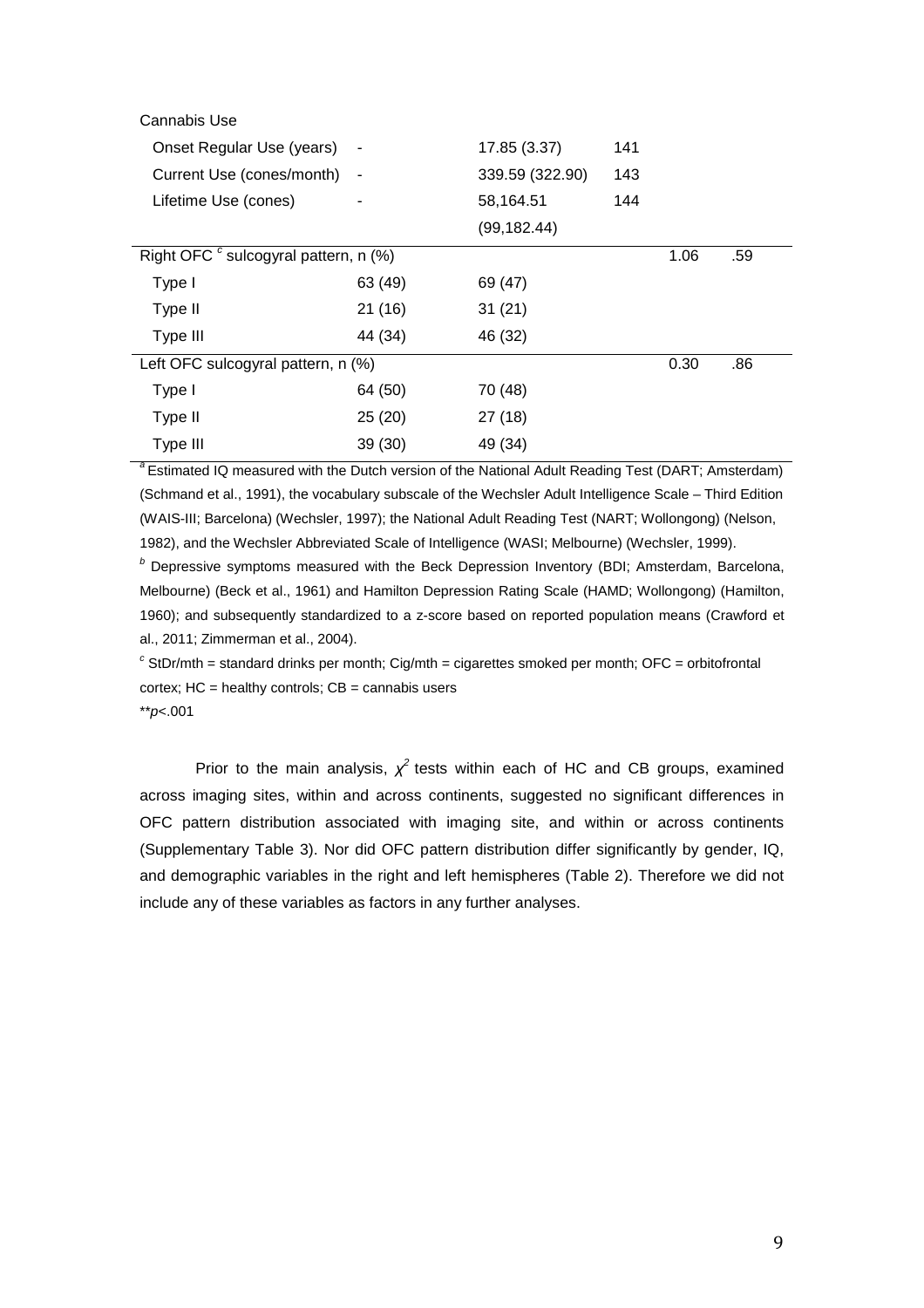| <b>Right Hemisphere</b>          | Type I                | Type II               | Type III              | ${\cal N}$       | $F/\chi^2$     | $\boldsymbol{p}$ |
|----------------------------------|-----------------------|-----------------------|-----------------------|------------------|----------------|------------------|
|                                  | $N = 132$             | $N = 52$              | $N = 90$              |                  |                |                  |
| Age                              | 26.90 (9.86)          | 26.34 (8.48)          | 28.75 (10.40)         | 274              | 1.41           | .25              |
| Gender (% M / F)                 | 69.70/30.30           | 69.20/30.80           | 67.80/32.20           | 274              | 0.09           | .95              |
| $IQ^a$                           | 106.58 (11.74)        | 104.91 (8.85)         | 106.52 (10.75)        | 270              | 0.54           | .58              |
| Depressive Symptoms <sup>b</sup> | $-0.04(1.07)$         | $-0.11(0.84)$         | $-0.02(1.09)$         | 267              | 0.16           | .85              |
| Alcohol (StDr/mth) <sup>c</sup>  | 22.88 (26.32)         | 22.72 (25.26)         | 21.14 (21.22)         | 264              | 0.29           | .87              |
| Tobacco (Cig/mth) <sup>c</sup>   | 161.53 (221.55)       | 127.19 (207.63)       | 172.48 (236.13)       | 267              | 0.47           | .63              |
| Cannabis Use <sup>d</sup>        | Type I                | Type II               | Type III              | $\boldsymbol{N}$ | $\overline{F}$ | р                |
|                                  | $N = 67$              | $N = 28$              | $N = 45$              |                  |                |                  |
| Onset Regular Use (years)        | 17.73 (3.09)          | 18.16 (4.05)          | 17.84 (3.41)          | 140              | 0.15           | .86              |
| Current Use (cones/month)        | 371.73 (402.87)       | 280.48 (216.76)       | 327.46 (243.54)       | 140              | 2.31           | .10              |
| Lifetime Use (cones)             | 49,392.85 (70,590.47) | 38,737.82 (45,936.98) | 73,538.91 (89,776.01) | 140              | 3.91           | $.02*$           |
| <b>Left Hemisphere</b>           | Type I                | Type II               | Type III              | $\boldsymbol{N}$ | $F/\chi$ 2     | р                |
|                                  | $N = 134$             | $N = 52$              | $N = 88$              |                  |                |                  |
| Age                              | 27.05 (9.59)          | 25.97 (8.71)          | 28.78 (10.66)         | 274              | 1.61           | .20              |
| Gender (% M / F)                 | 64.90/35.10           | 73.10/26.90           | 72.70/27.30           | 274              | 2.02           | .37              |
| $IQ^a$                           | 105.62 (11.81)        | 105.94 (10.32)        | 107.39 (9.82)         | 270              | 0.79           | .45              |
| Depressive Symptoms <sup>b</sup> | $-0.08(0.97)$         | $-0.05(1.08)$         | $-0.01(1.11)$         | 267              | 0.16           | .86              |
| Alcohol (StDr/mth) <sup>c</sup>  | 22.23 (23.38)         | 24.44 (27.41)         | 21.14 (24.61)         | 264              | 0.29           | .75              |
| Tobacco (Cig/mth) <sup>c</sup>   | 149.63 (207.43)       | 138.73 (208.58)       | 160.74 (235.55)       | 267              | 0.18           | .83              |
| Cannabis Use <sup>d</sup>        | Type I                | Type II               | Type III              | $\boldsymbol{N}$ | F              | р                |

**Table 2** Comparison of Differences in Orbitofrontal Cortex (OFC) Pattern Distribution in All Participants by Demographic, IQ, and Cannabis Use Levels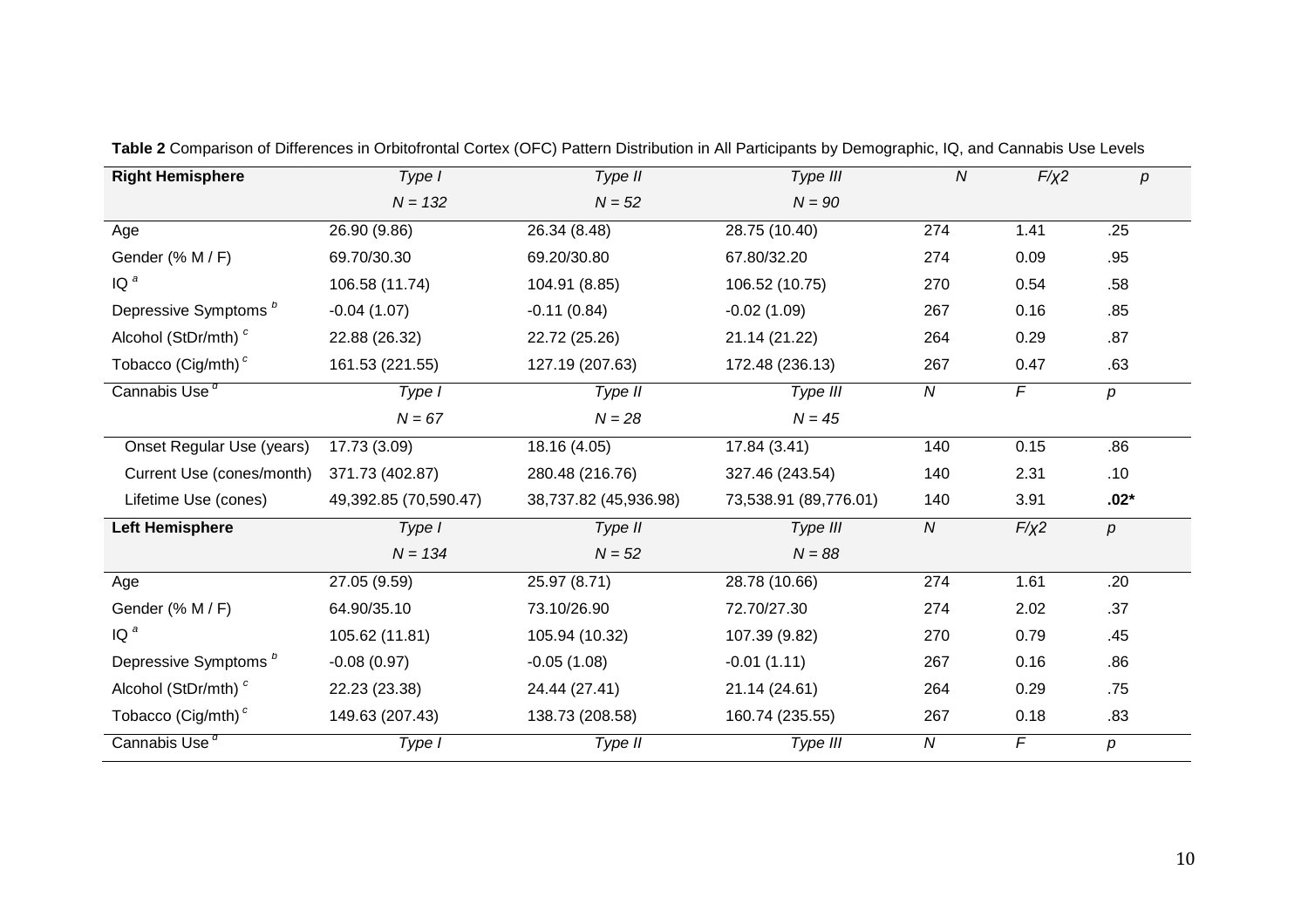|                           | $N = 67$              | $N = 26$              | $N = 47$              |     |      |     |  |
|---------------------------|-----------------------|-----------------------|-----------------------|-----|------|-----|--|
| Onset Regular Use (years) | 17.78 (3.50)          | 18.14 (2.84)          | 17.80 (3.55)          | 140 | 0.11 | .90 |  |
| Current Use (cones/month) | 323.48 (244.38)       | 319.04 (345.98)       | 372.92 (410.44)       | 140 | 0.09 | .92 |  |
| Lifetime Use (cones)      | 53,420.97 (74,265.86) | 40,971.54 (54,277.86) | 65,080.13 (83,109.55) | 140 | 0.67 | .51 |  |

<sup>a</sup> Estimated IQ measured with the Dutch version of the National Adult Reading Test (DART; Amsterdam) (Schmand et al., 1991), the vocabulary subscale of the Wechsler Adult Intelligence Scale – Third Edition (WAIS-III; Barcelona) (Wechsler, 1997); the National Adult Reading Test (NART; Wollongong) (Nelson, 1982), and the Wechsler Abbreviated Scale of Intelligence (WASI; Melbourne) (Wechsler, 1999).

<sup>*b*</sup> Depressive symptoms measured with the Beck Depression Inventory (BDI; Amsterdam, Barcelona, Melbourne) (Beck et al., 1961) and Hamilton Depression Rating Scale (HAMD; Wollongong) (Hamilton, 1960); and subsequently standardized to a z-score based on reported population means (Crawford et al., 2011; Zimmerman et al., 2004).

 $c^c$  StDr/mth = standard drinks per month; Cig/mth = cigarettes smoked per month

<sup>d</sup> ANCOVA on cannabis use level in cannabis users only, with right and left hemisphere OFC pattern as fixed factors, and the other two CB use levels as covariates. Cumulative lifetime CB use of two users has been winsorised to reduce their influence (864,000 and 459,000 respectively replaced with 355,712 and 356,704, i.e., 3.00 and 3.01 standard deviations above the mean).

\**p*<.05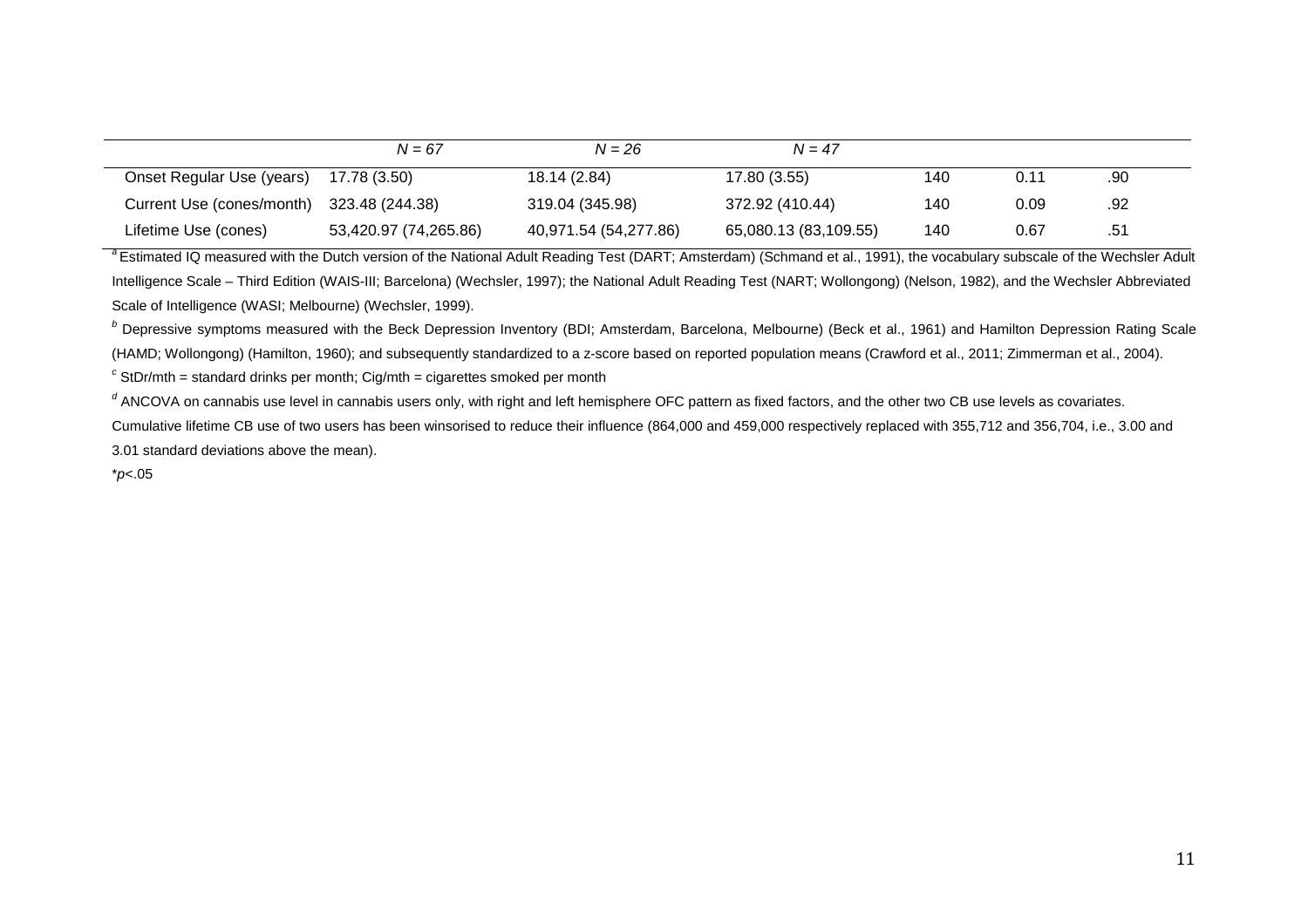#### *OFC pattern type distribution across groups – HC vs. CB*

*χ<sup>2</sup>*tests of OFC pattern distribution between HC and CB users, indicated that both groups did not differ significantly in right ( $\chi^2(2) = 1.06$ ,  $p = .59$ ) or left ( $\chi^2(2) = 0.30$ ,  $p = .86$ ) OFC pattern distribution.

#### *OFC pattern association with level of CB use*

To discern the association between OFC pattern type and level of CB use, three separate ANCOVAs were performed (i.e. one each for CB use levels – age of onset of regular use, current monthly use, and cumulative lifetime use). As CB use levels were strongly correlated (range of  $r = -.301 - .622$ ,  $p < .001$ ), the remaining two CB use levels were used as covariates in all three ANCOVA analyses. For this analysis, six CB users (all males) were excluded from [th](#page-2-0)e original sample due to missing CB use levels, resulting in a final sample of 140 CB users<sup>1</sup>. Cumulative lifetime CB use of two users was winsorised to reduce their influence (864,000 and 459,000 respectively replaced with 355,712 and 356,704, i.e., 3.00 and 3.01 standard deviations above the mean). IQ and tobacco use, while differing between HC and CB users, were not adopted as covariates, as they were not significantly related to OFC pattern type (Table 2), nor did they affect the association between OFC pattern type and level of CB use as covariates in the subsequent analysis.

ANCOVA with right and left OFC pattern as fixed factor show that the right OFC pattern was significantly associated with cumulative lifetime use (Table 2;  $F_{2,133} = 3.91$ ,  $p =$ .0[2](#page-13-0)2,  $\eta_p^2$  = .055)<sup>2</sup>. After false discovery rate (FDR) correction (B-Y method (Benjamini and Yekutieli, 2001), critical value  $= .02$ ) the strength of this association was reduced to trendlevel. We observed that those CB users with right OFC Type III pattern had higher cumulative lifetime use (M = 73,539, SD = 89,776) than those with Type I (M = 49,393, SD = 70,590, *p* = .010, 95% CI [7314, 52249]) or Type II (M = 38,738, SD = 45,937, *p* = .039, 95% CI [1499, 57799]), controlling for age of onset of regular use and current monthly use (Fig. 2). We therefore adopted cumulative lifetime CB use as a mediator in the subsequent mediation model between OFC pattern type and depressive symptoms. No other significant association was found.

<span id="page-13-1"></span><span id="page-13-0"></span><sup>&</sup>lt;sup>1</sup> The six excluded CB users did not differ in age (M = 26.33, SD = 11.91, n = 6;  $t(144)$  = -0.49, *p* = .62), IQ (M = 103.58, SD = 9.20, n = 5; *t*(141) = 0.00, *p* = 1.00), alcohol use (M = 22.40, SD = 18.08, n = 5; *t*(139) = 0.20, *p* = .85), and tobacco use (M = 92.00, SD = 141.19, n  $= 4$ ;  $t(140) = 1.43$ ,  $p = .15$ ) from non-excluded CB users. Nor did they differ significantly in OFC sulcogyral pattern type distribution (n of Type I:II:III = 2:3:1,  $\chi^2(2)$  = 3.13,  $p$  = .21; and n of Type I:II:III = 3:1:2,  $\chi^2(2)$  = 0.02,  $p = .99$  for the right and left hemispheres respectively) from the non-excluded CB users. However they did report lower depressive symptoms ( $M = -$ .80, SD = 0.15, n = 6; *t*(142) = 2.27, *p* = .03) than non-excluded CB users. <sup>2</sup> ANCOVA with unwinsorised data suggest however that results no longer hold ( $F_{2,133}$  = 2.22,  $p = 0.11, \eta_p^2 = .032$ ).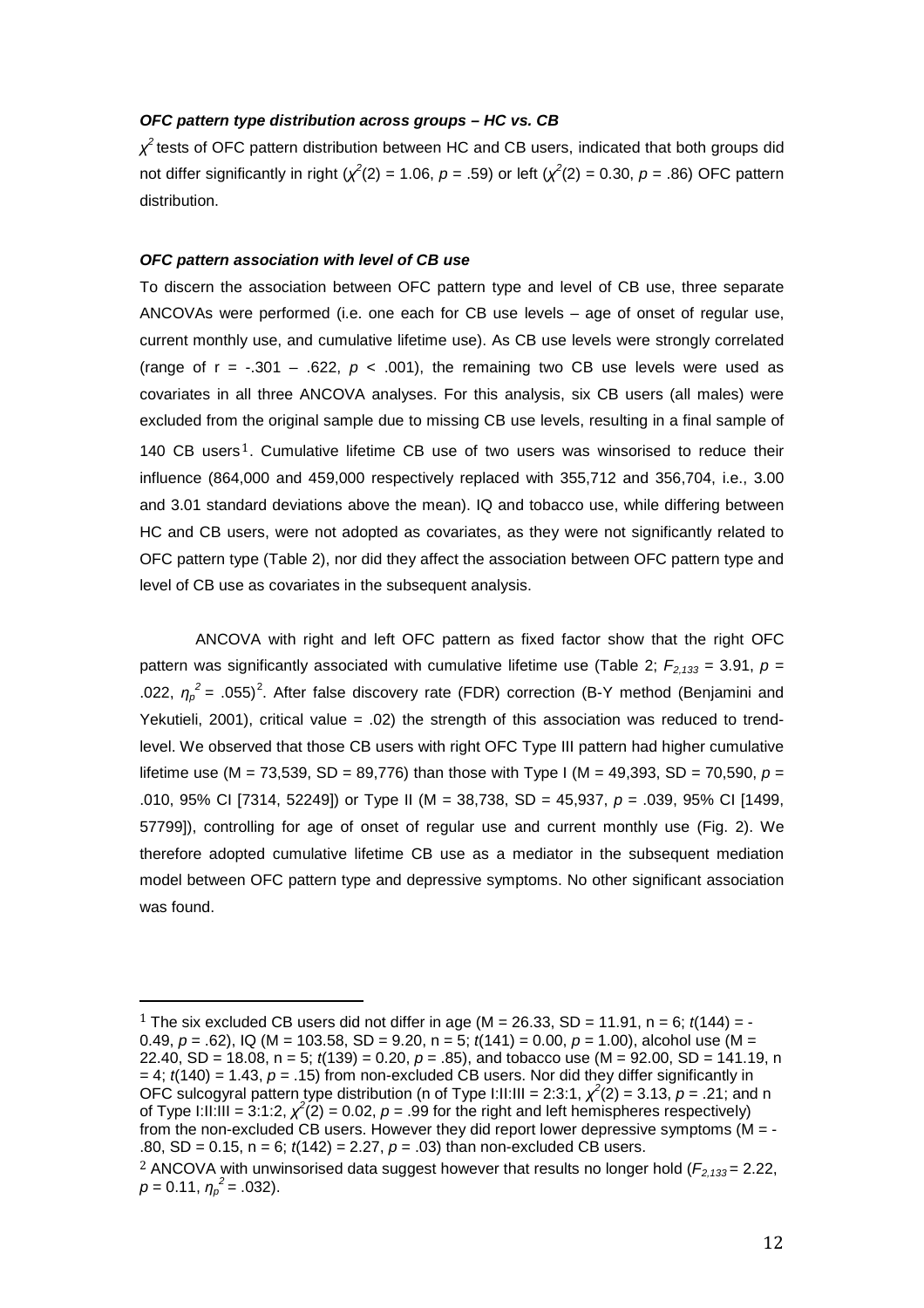

**Fig. 2** Cumulative lifetime use in cannabis (CB) users by right orbitofrontal cortex (OFC) pattern type, \* *p* < .05. Error bars represent 95% confidence interval.

#### *Lifetime CB use as mediator between OFC pattern and depressive symptoms*

Given the higher incidence of depressive symptoms in our sample of CB users compared to HC, and the OFC's role in the manifestation of affective dysregulation in substance dependence (Diekhof et al., 2008), we explored cumulative lifetime CB use as a mediator between right OFC Type III pattern and depressive symptoms. The right OFC Type III pattern was modeled as a categorical variable (i.e. presence versus absence of Type III). Covariates included current monthly CB use and age of onset of regular use, which did and did not significantly affect the model, respectively.

Within CB users, having a right OFC Type III pattern was not directly associated with depressive symptoms. However, as shown in Fig. 3, right OFC Type III pattern was indirectly associated with higher depressive symptoms, through greater amount of lifetime CB use (*b* = 0.14, 95% CI [0.04, 0.[3](#page-13-1)0])<sup>3</sup>. Given the significant difference between HC and CB users in IQ and tobacco use level, we further conducted a second mediation analysis with lifetime CB use, IQ, and tobacco use as joint mediators to rule out the influence of these confounders on the model (Supplementary Figure 1). Both IQ and tobacco use were not significant mediators of the model, and they did not significantly influence the association between right OFC Type III, lifetime CB use, and depressive symptoms.

 <sup>3</sup> Mediation model remains valid and significant when re-analysed with unwinsorised data.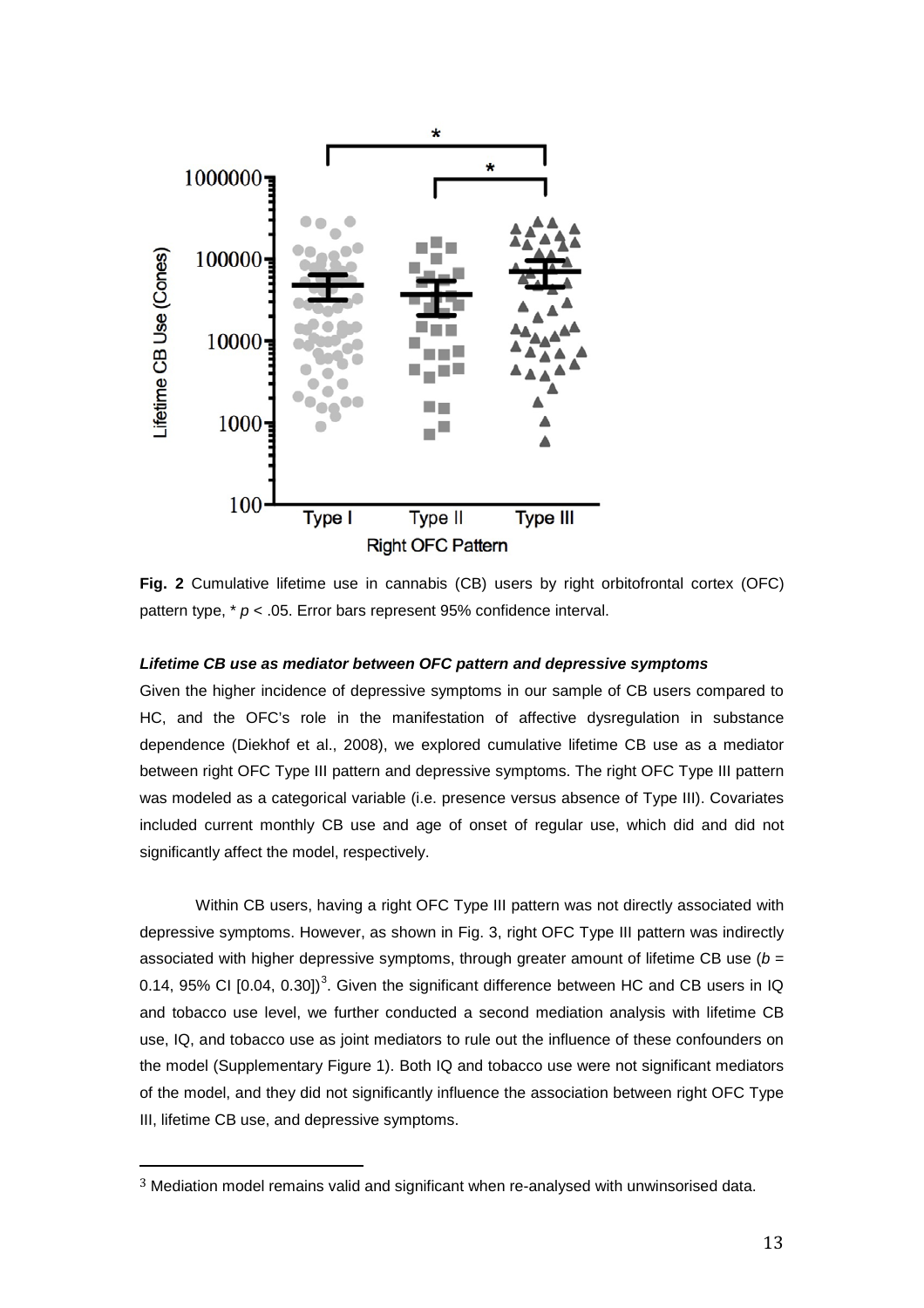

**Fig. 3** Cumulative lifetime cannabis (CB) use as mediator between right orbitofrontal cortex (OFC) pattern type (categorical, Type III vs. non-Type III) and depressive symptoms in CB users; indirect effect, *b* = 0.14, 95% CI = [0.04, 0.30].

#### **Discussion**

Our study was the first to investigate OFC sulcogyral pattern – largely determined by birth (Chi et al., 1977) and measured via a validated classification method (Bartholomeusz et al., 2013; Chiavaras and Petrides, 2000) – in relation to CB use, CB use levels and associated depressive symptoms. We found no significant differences between the CB and HC groups, in contrast with our first hypothesis. However, those CB users with right OFC Type III pattern (relative to Type I and II) had higher cumulative lifetime CB use; and cumulative use in turn mediated an indirect association between right OFC Type III pattern and higher depressive symptoms. Our findings support the hypothesis that specific OFC gyrification patterns (i.e. Type III pattern) are associated with greater lifetime cannabis use, and are furthermore consistent with previous studies demonstrating greater CB use to be associated with higher depressive symptoms (Crane et al., 2015). In sum, OFC pattern type did not contribute to the risk of becoming a CB user, but had an impact on individuals who became CB users, by predisposing them to greater levels of use throughout their lifetime. These users with greater levels of lifetime CB use may subsequently experience greater depressive symptoms.

Our findings suggest that Type III pattern in the right hemisphere may predispose individuals to greater levels of CB use. This may occur via the altered emotional and cognitive features associated with Type III pattern – such as poor regulatory control, including higher negative emotionality, impulsivity, and stress reactivity (Nakamura et al., 2007; Whittle et al., 2014). The OFC function is relevant to regulatory control as it is involved in monitoring and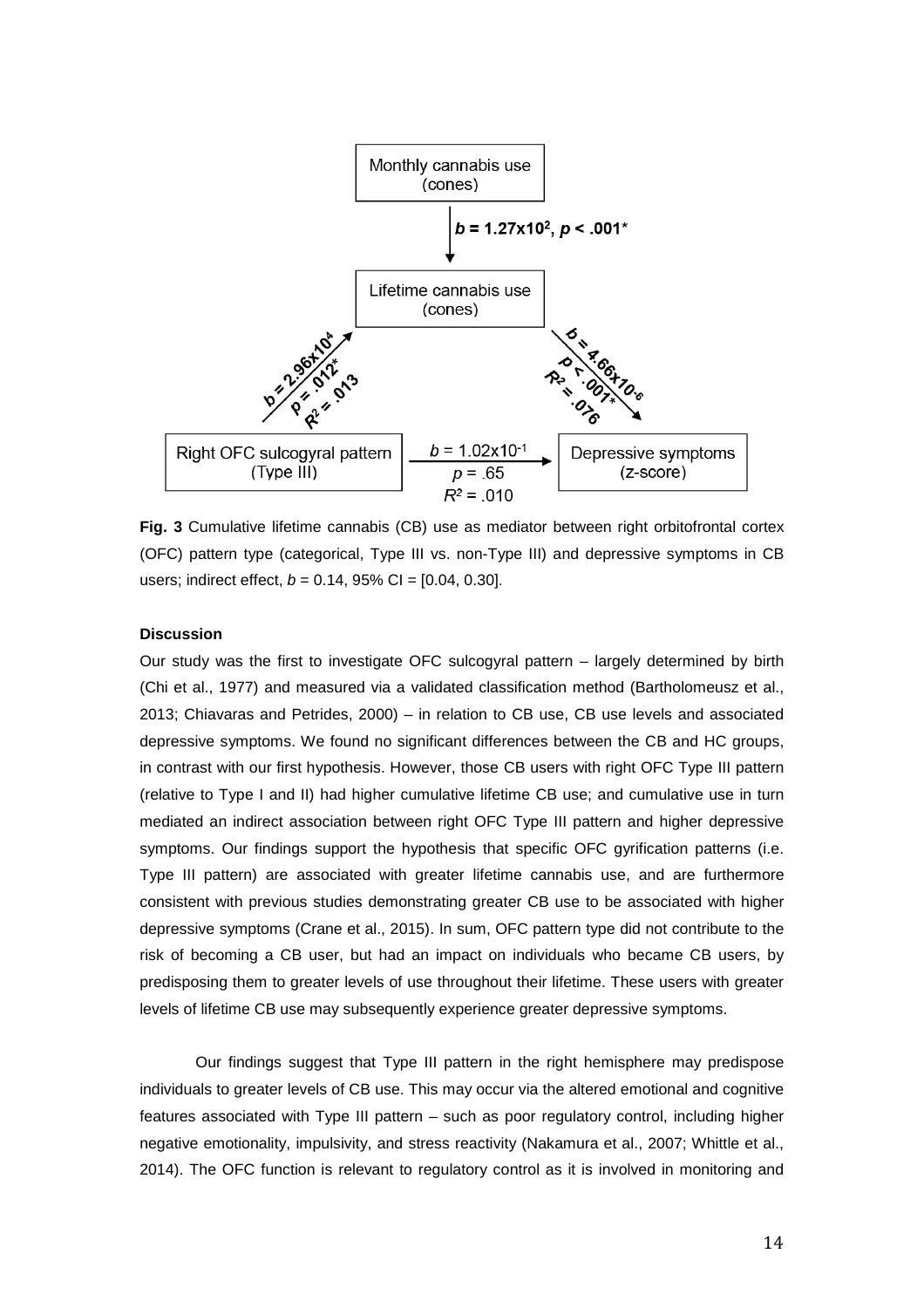processing motivational information, therefore supporting context-appropriate behaviour (Diekhof et al., 2008; Kringelbach and Rolls, 2004; Tremblay and Schultz, 1999). Impaired regulatory function of the OFC could thus manifest as a maladaptively intense drive to procure substances, facilitating greater and more compulsive substance-seeking (Volkow and Fowler, 2000). Indeed, the temperamental variables linked to Type III pattern (e.g. higher negative emotionality, impulsivity, stress reactivity, and sensation-seeking (Nakamura et al., 2007; Whittle et al., 2014)) have been associated with CB use – increased use frequency and risk of lifetime use (Creemers et al., 2010, 2009). Nevertheless, future studies will be necessary to substantiate the link between OFC neuroanatomy, temperamental variables of behaviour regulation, and substance use.

In our exploratory analyses, we further showed that higher lifetime CB use is associated with higher depressive symptoms, thus mediating an indirect association between Type III pattern and greater depressive symptoms. This is consistent with previous evidence linking heavy CB use and depressive symptoms (Crane et al., 2015) or risk of developing depressive disorders (Lev-Ran et al., 2014). We suggest that the Type III pattern may reflect poor regulatory control, which underlies the greater level of CB use, and in turn higher CBuse-related depressive symptoms in users. In substantiation of our claim, CB use and greater depressive symptoms have been demonstrated to co-occur in adolescents with low levels of self-control (Otten et al., 2010). Additionally in a study of abstinent substance-dependent users, measures of self-regulation and emotional functioning were directly correlated (Verdejo-García et al., 2007), suggesting regulatory control to be relevant to the manifestation of emotional disturbances such as depressive symptoms. Unfortunately, as we do not have a direct measure of 'regulatory control', we are unable to examine the contribution of this trait behaviour in both OFC pattern and related psychopathologies. Our findings contrast previously reported association between right OFC Type I pattern (not Type III) and higher depressive symptoms in a community sample of non-CB-using adolescents (Whittle et al., 2014). This may reflect the specific interaction between CB use and pattern type on emerging depressive symptoms, with higher depressive symptoms in CB users with OFC Type III pattern manifesting as a result of prolonged high levels of use. However in our sample of HCs, we did not find any association between OFC pattern type and depressive symptoms either (analysis not shown, *p* = .67 and *p* = .77 for left and right hemisphere respectively). We speculate our lack of finding to be due to the age difference between our adult sample and Whittle and colleague's (2014) adolescent sample, as emotional regulation may develop with age (McRae et al., 2012).

It is noteworthy that the association we found between lifetime CB use and OFC pattern was confined to the right hemisphere. The right hemisphere is suggested to be specialised for socioemotional functioning and emotion management (Borod 1992; Schore 2001; Tranel *et al.* 2002). Greater right over left frontal activation has also been linked to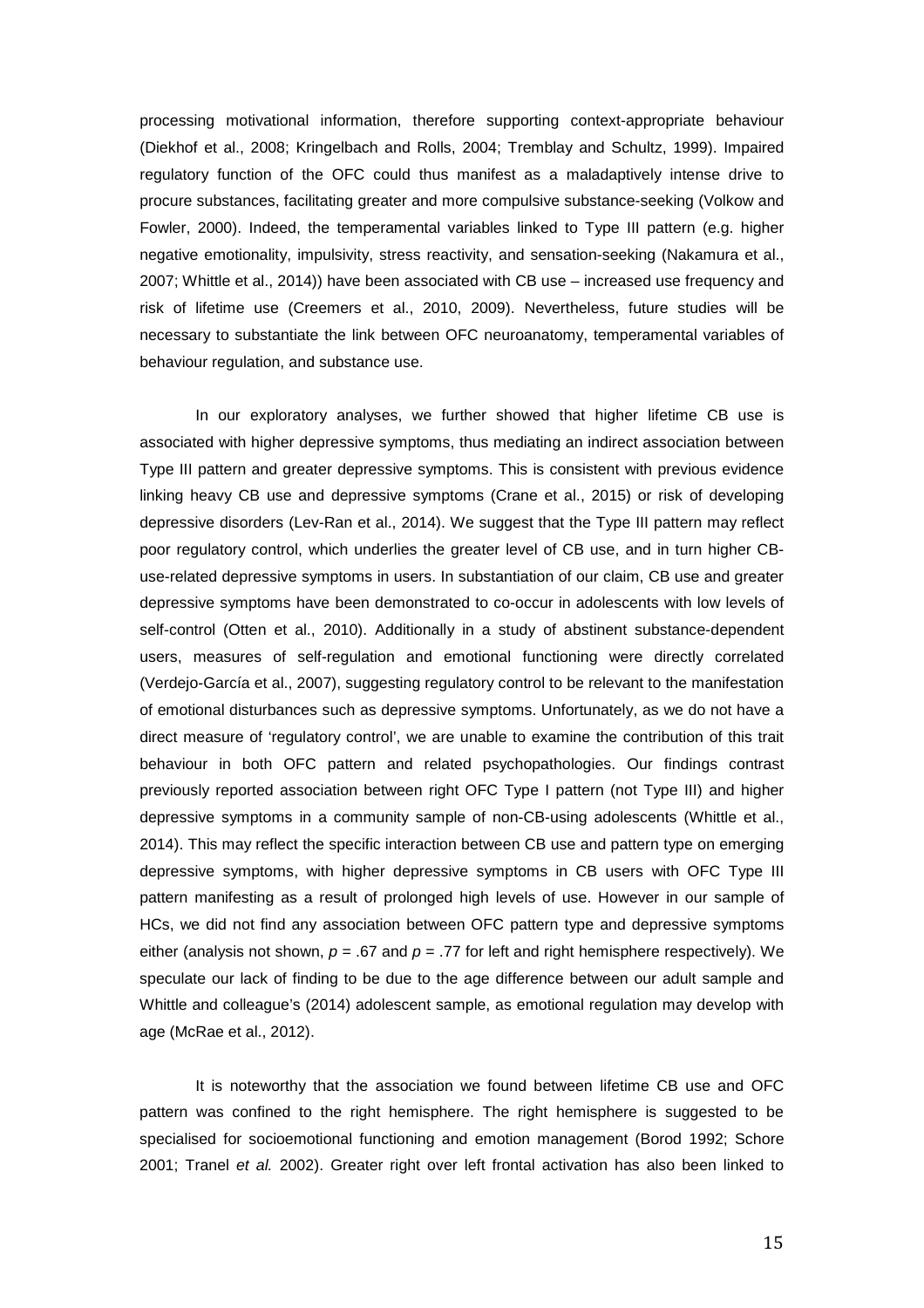greater negative affective response and difficulties with affective regulation, that may be related to both internalising (e.g. anxious behavior) and externalising (e.g. aggressive behaviour) problems (Wheeler *et al.* 1993; Fox *et al.* 1996). An overwhelming percentage of studies investigating OFC pattern type have found evidence linking pattern Type III and psychopathology in the right hemisphere (Chakirova *et al.* 2010; Takayanagi *et al.* 2010; Bartholomeusz *et al.* 2013). Overall, our study along with the examples above contribute to evidence of the lateralisation of OFC function (Happaney *et al.* 2004), possibly related to asymmetry in the timeline and functional specialization of cortical development (Toga & Thompson 2003).

The OFC classification method used in this study is both valid and reliable, and minimally affected by confounders including gender differences and imaging sites. In support of the reliability of our OFC classification, the percentage distribution of OFC pattern found in our sample (Type I:II:III = 49:19:32%) was similar to that of previously examined samples of healthy controls (aggregated means of Type I:II:III = 60:19:20%;  $\chi^2(2)$  = 4.32,  $p = .12$ ) (Bartholomeusz et al., 2013; Chakirova et al., 2010; Chiavaras and Petrides, 2000; Cropley et al., 2015; Ganella et al., 2015; Isomura et al., 2017; Lavoie et al., 2014; Nakamura et al., 2007; Nishikawa et al., 2015; Takahashi et al., 2014, 2015; Takayanagi et al., 2010; Uehara-Aoyama et al., 2011; Watanabe et al., 2014; Whittle et al., 2014). We also did not find any gender-related differences in OFC pattern distribution, consistent with most previous studies (Uehara-Aoyama et al., 2011; Whittle et al., 2014). Finally, we did not observe any imaging site related differences, which points to the reliability of OFC pattern classification across different scanners in our sample. While there is no single conclusive study on the stability of the OFC pattern across countries and population, it nevertheless appears to be a potentially stable morphological trait marker, useful for understanding temperament, behaviour, and psychopathology.

We acknowledge some limitations of our study. Firstly, while we propose selfregulatory deficits related to OFC Type III pattern to predispose CB users to greater levels of use, we did not have measures of behavioural self-regulation. As such, we were unable to examine the relationship between behavioural regulation and OFC pattern type. This may represent a possible future avenue for investigation. Second, depressive symptoms were only assessed cross-sectionally at the time of assessment. Therefore we cannot discern to what extent depressive symptoms precipitated CB use, and whether OFC pattern may have informed depressive symptoms prior to CB initiation. We also did not examine other measures of affective disturbances such as anxiety, in relation to CB use. We adopted depressive (rather than anxiety) symptoms as an index of affective disturbance due to the link between CB use and subsequent depressive symptoms (Degenhardt et al., 2003), and on grounds of anxiety symptoms possibly precipitating rather than being a consequence of CB use (Stapinski et al., 2016). Furthermore, not all imaging sites collected information on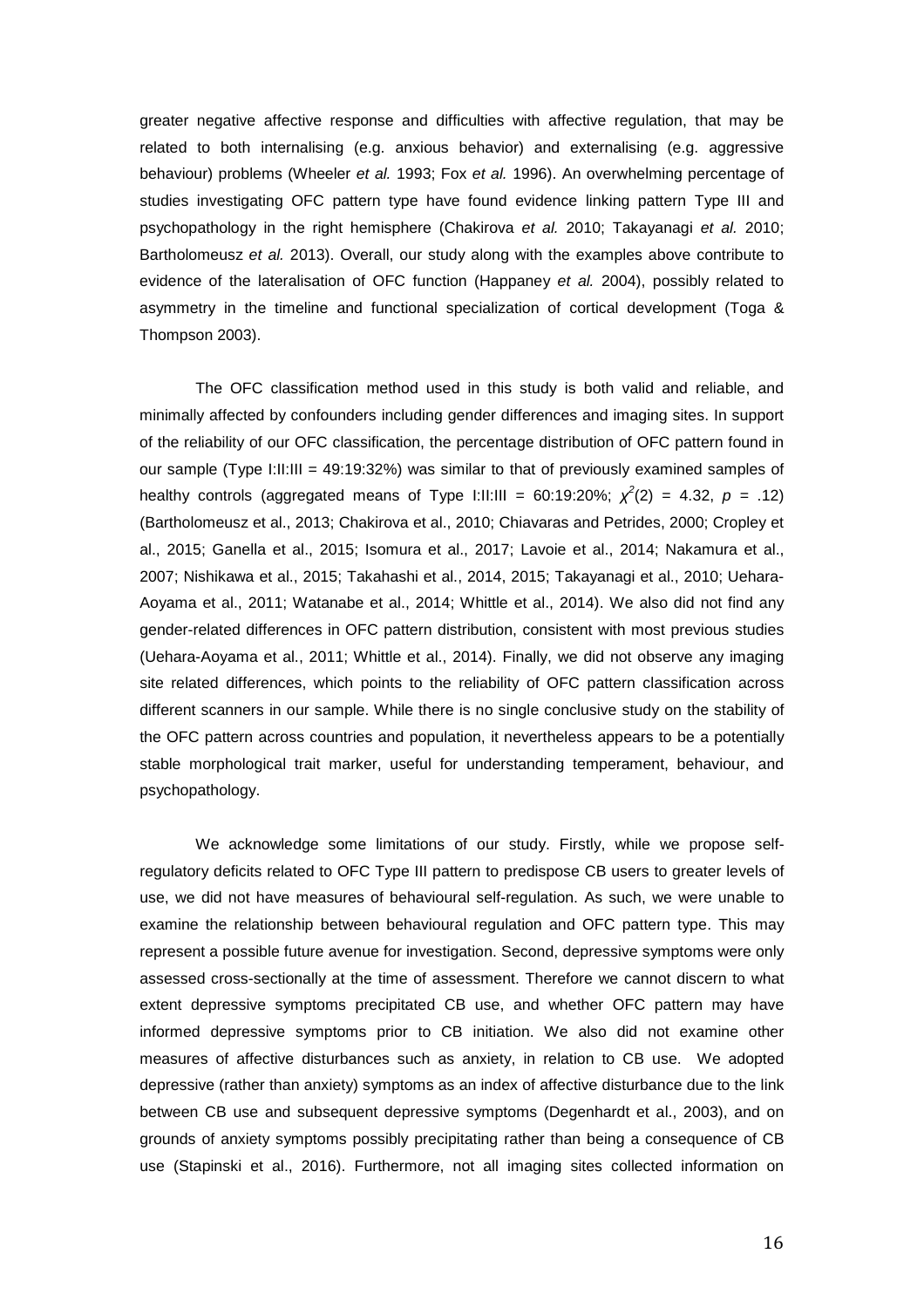anxiety symptoms. Future longitudinal studies will be necessary to fully explore whether OFC pattern is associated with differences in depressive and anxiety symptoms prior to CB use, or whether such outcomes arose as a result of continual CB exposure. Additionally, as genetic factors may affect cortical folding patterns (Atkinson et al., 2015), genetic or epigenetic factors guiding early neurodevelopment may present as more robust biomarkers of CB use level (Agrawal and Lynskey, 2006; Ystrom et al., 2014), as compared to OFC sulcogyral pattern. Multifactorial models integrating genetic, neurobiological, and behavioural factors will be necessary to provide a more complete account of the causal influences on CB use. Finally, we did not find any association between OFC pattern and alcohol or tobacco use. The specificity of the association between OFC pattern and greater lifetime CB use, rather than other substance (alcohol and tobacco) use may be due to the fact that alcohol and tobacco use were quantified as 'monthly use' in our study, rather than 'cumulative use'. Indeed, we also found no association with current monthly CB use. Given that short-term measures of use (i.e. monthly, compared to lifetime use) may fluctuate with situational changes, these may be less reliably associated with stable trait markers such as OFC pattern. However, further clarification in users of other substances (e.g. alcohol, tobacco) will be necessary.

#### **Conclusion**

In conclusion, while there was no particular OFC pattern Type that conferred risk for CB use versus non-use, OFC Type III pattern in the right hemisphere was associated with greater lifetime use in CB users. Greater lifetime CB use was in turn associated with greater depressive symptoms in CB users. Future longitudinal work is needed to ascertain the extent to which OFC pattern informs pre-existing temperamental features that may contribute towards substance use. Meanwhile, comprehensive examination and integration of various factors including genetic, ethnic, and prenatal factors might provide insight regarding the moderators of OFC pattern distribution across populations. This may in turn support the use of OFC pattern type as a stable trait marker to further understand pre-existing vulnerabilities that influence substance use level among CB and/or other substance users, and mental health problems, in general or specifically associated with substance use.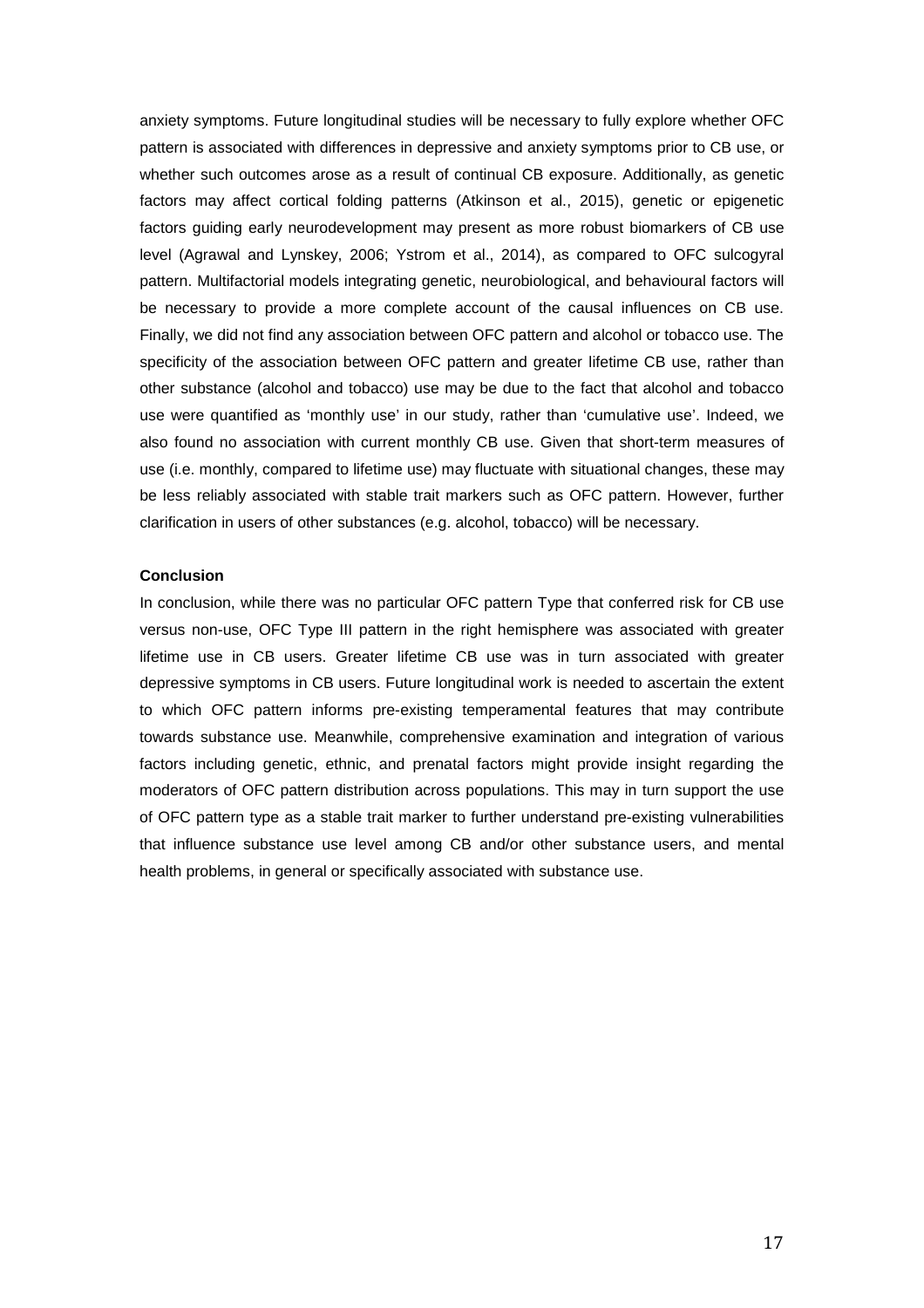#### **Ethical standards**

The authors assert that all procedures contributing to this work comply with the ethical standards of the relevant national and institutional committees on human experimentation and with the Helsinki Declaration of 1975, as revised in 2008.

#### **Conflict of interest**

None.

#### **Financial support and acknowledgement**

Original data collection was supported by the Netherlands Organisation for Scientific Research–Health Research and Development, ZON-Mw [AG, grant #31180002]; an Amsterdam Brain Imaging Platform grant [JC]; Plan Nacional sobre Drogas. Ministerio de Sanidad y Política Social [RMS, grant PNSD:2011/050 and SGR:2014/1114]; the Clive and Vera Ramaciotti Foundation for Biomedical Research [NS]; the Schizophrenia Research Institute with NSW Health [NS]; and the National Health and Medical Research Council (NHMRC) of Australia Project Grant [NS, #459111].

MY was supported by a National Health and Medical Research Council of Australia Fellowship [App#1117188] and the David Winston Turner Endowment Fund. EPG was supported by the University of Melbourne and CRC for Mental Health PhD top-up scholarship.

#### **Author contribution**

VL and MY designed the study; NS, MY, AB, JC, AEG, RMS, SW, and VL collected the data; YC, AEG, and CB contributed to the data analysis and interpretation; YC wrote the manuscript, while CB, VL, NS, and CS provided critical revision to the manuscript. All authors have approved the final article.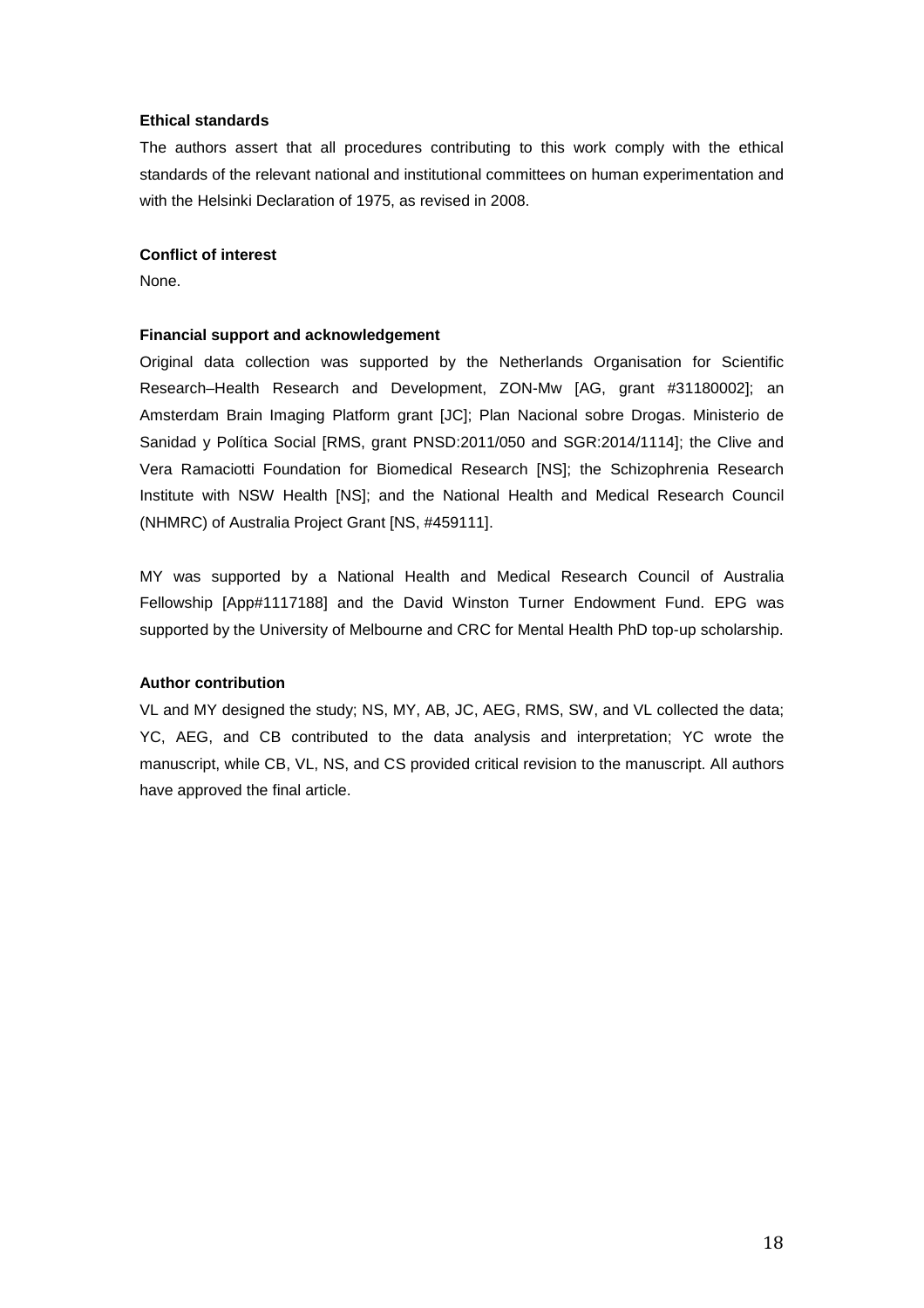#### **References**

- Agrawal, A., Lynskey, M.T., 2006. The genetic epidemiology of cannabis use, abuse and dependence. Addiction 101, 801–812.
- Amico, F.., Meisenzahl, E.., Koutsouleris, N.., Reiser, M.., Möller, H.-J.., Frodl, T.., 2011. Structural MRI correlates for vulnerability and resilience to major depressive disorder. J. Psychiatry Neurosci. 36, 15–22.
- Armstrong, E., Schleicher, a, Omran, H., Curtis, M., Zilles, K., 1995. The ontogeny of human gyrification. Cereb. Cortex 5, 56–63.
- Ashtari, M., Avants, B., Cyckowski, L., Cervellione, K.L., Roofeh, D., Cook, P., Gee, J., Sevy, S., Kumra, S., 2011. Medial temporal structures and memory functions in adolescents with heavy cannabis use. J. Psychiatr. Res. 45, 1055–1066.
- Atkinson, E.G., Rogers, J., Mahaney, M.C., Cox, L.A., Cheverud, J.M., 2015. Cortical folding of the primate brain: An interdisciplinary examination of the genetic architecture, modularity, and evolvability of a significant neurological trait in pedigreed baboons (genus papio). Genetics 200, 651–665.
- Bartholomeusz, C.F., Whittle, S.L., Montague, A., Ansell, B., McGorry, P.D., Velakoulis, D., Pantelis, C., Wood, S.J., 2013. Sulcogyral patterns and morphological abnormalities of the orbitofrontal cortex in psychosis. Prog. Neuropsychopharmacol. Biol. Psychiatry 44, 168–77.
- Batalla, A., Soriano-mas, C., López-solà, M., Torrens, M., Crippa, J.A., Bhattacharyya, S., Blanco-hinojo, L., Fagundo, A.B., Harrison, B.J., Nogué, S., Torre, R. De, Farré, M., Pujol, J., Martín-santos, R., 2013. Modulation of brain structure by catechol-Omethyltransferase Val158Met polymorphism in chronic cannabis users. Addict. Biol. 19, 722–732.
- Battistella, G., Fornari, E., Annoni, J.-M., Chtioui, H., Dao, K., Fabritius, M., Favrat, B., Mall, J.-F., Maeder, P., Giroud, C., 2014. Long-Term Effects of Cannabis on Brain Structure. Neuropsychopharmacology 39, 2041–2048.
- Beck, A.T., Ward, C.H., Mendelson, M.M., Mock, J.J., Erbaugh, J., 1961. An inventory for measuring depression. Arch. Gen. Psychiatry 4, 561–571.
- Beer, J.S., John, O.P., Scabini, D., Knight, R.T., 2006. Orbitofrontal cortex and social behavior: integrating self-monitoring and emotion-cognition interactions. J. Cogn. Neurosci. 18, 871–9.
- Benjamini, Y., Yekutieli, D., 2001. The control of the false discovery rate in multiple testing under depencency. Ann. Stat. 29, 1165–1188.
- Bremner, J.D., Vythilingam, M., Vermetten, E., Nazeer, A., Adil, J., Khan, S., Staib, L.H., Charney, D.S., 2002. Reduced volume of orbitofrontal cortex in major depression. Biol. Psychiatry 51, 273–279.
- Chakirova, G., Welch, K.A., Moorhead, T.W.J., Stanfield, A.C., Hall, J.A., Skehel, P., Brown, V.J., Johnstone, E.C., Owens, D.G.C., Lawrie, S.M., McIntosh, A.M., 2010. Orbitofrontal morphology in people at high risk of developing schizophrenia. Eur. Psychiatry 25, 366–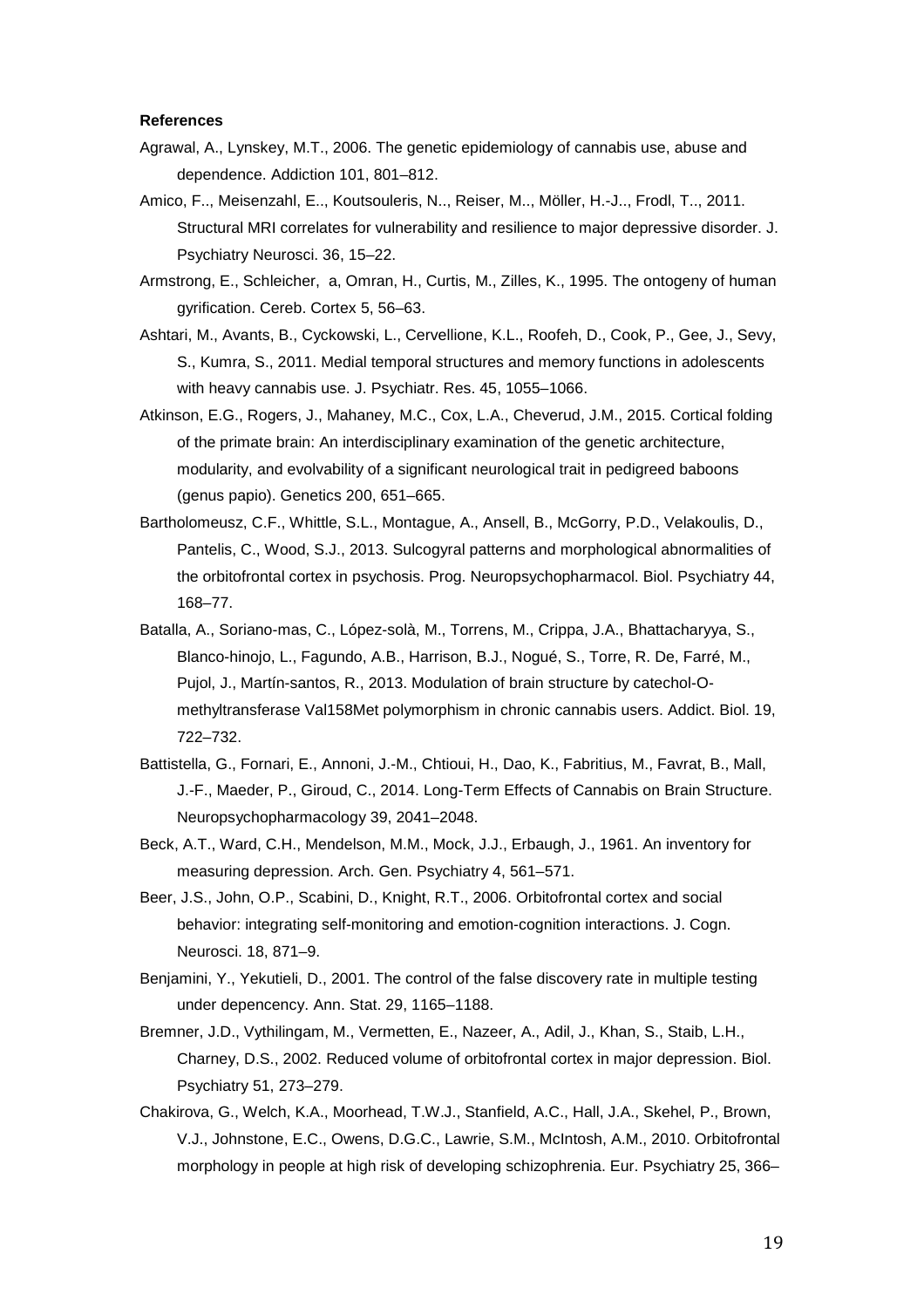372.

- Cheetham, A., Allen, N.B., Whittle, S., Simmons, J.G., Yücel, M., Lubman, D.I., 2011. Orbitofrontal volumes in early adolescence predict initiation of cannabis use : A 4-year longitudinal and prospective study. Biol. Psychiatry 71, 684–692.
- Chi, J.G., Dooling, E.C., Gilles, F.H., 1977. Gyral development of the human brain. Ann. Neurol. 1, 86–93.
- Chiavaras, M.M., Petrides, M., 2000. Orbitofrontal sulci of the human and macaque monkey brain. J. Comp. Neurol. 422, 35–54.

Churchwell, J.C., Lopez-Larson, M., Yurgelun-Todd, D.A., 2010. Altered frontal cortical volume and decision making in adolescent cannabis users. Front. Psychol. 1, 1–8.

- Cousijn, J., Wiers, R.W., Ridderinkhof, K.R., Brink, W. Van Den, Veltman, D.J., Goudriaan, A.E., 2012. Grey matter alterations associated with cannabis use : Results of a VBM study in heavy cannabis users and healthy controls. Neuroimage 59, 3845–3851.
- Crane, N.A., Langenecker, S.A., Mermelstein, R.J., 2015. Gender differences in the associations among marijuana use, cigarette use, and symptoms of depression during adolescence and young adulthood. Addict. Behav. 49, 33–39.
- Crawford, J., Cayley, C., Lovibond, P.F., Wilson, P.H., Hartley, C., 2011. Percentile norms and accompanying interval estimates from an Australian general adult population sample for self-report mood scales (BAI, BDI, CRSD, CES-D, DASS, DASS-21, STAI-X, STAI-Y, SRDS, and SRAS). Aust. Psychol. 46, 3–14.
- Creemers, H.E., Dijkstra, J.K., Vollebergh, W.A.M., Ormel, J., Verhulst, F.C., Huizink, A.C., 2010. Predicting life-time and regular cannabis use during adolescence; The roles of temperament and peer substance use: The TRAILS study. Addiction 105, 699–708.
- Creemers, H.E., Verhulst, F.C., Huizink, A.C., 2009. Temperamental risk factors for adolescent cannabis use: a systematic review of prospective general population studies. Subst. Use Misuse 44, 1833–1854.
- Cropley, V.L., Bartholomeusz, C.F., Wu, P., Wood, S.J., Proffitt, T., Brewer, W., Desmond, P.M., Velakoulis, D., Pantelis, C., 2015. Investigation of orbitofrontal sulcogyral pattern in chronic schizophrenia. Psychiatry Res. Neuroimaging.
- Degenhardt, L., Hall, W., Lynskey, M., 2003. Exploring the association between cannabis use and depression. Addiction 98, 1493–1504.
- Diekhof, E.K., Falkai, P., Gruber, O., 2008. Functional neuroimaging of reward processing and decision-making: A review of aberrant motivational and affective processing in addiction and mood disorders. Brain Res. Rev. 59, 164–184.
- Drevets, W.C., 2007. Orbitofrontal cortex function and structure in depression. Ann. N. Y. Acad. Sci. 1121, 499–527.
- Elkins, I.J., King, S.M., McGue, M., Iacono, W.G., 2006. Personality traits and the development of nicotine, alcohol, and illicit drug disorders: prospective links from adolescence to young adulthood. J. Abnorm. Psychol. 115, 26–39.
- European Monitoring Centre for Drugs and Drug Addiction, 2016. European Drug Report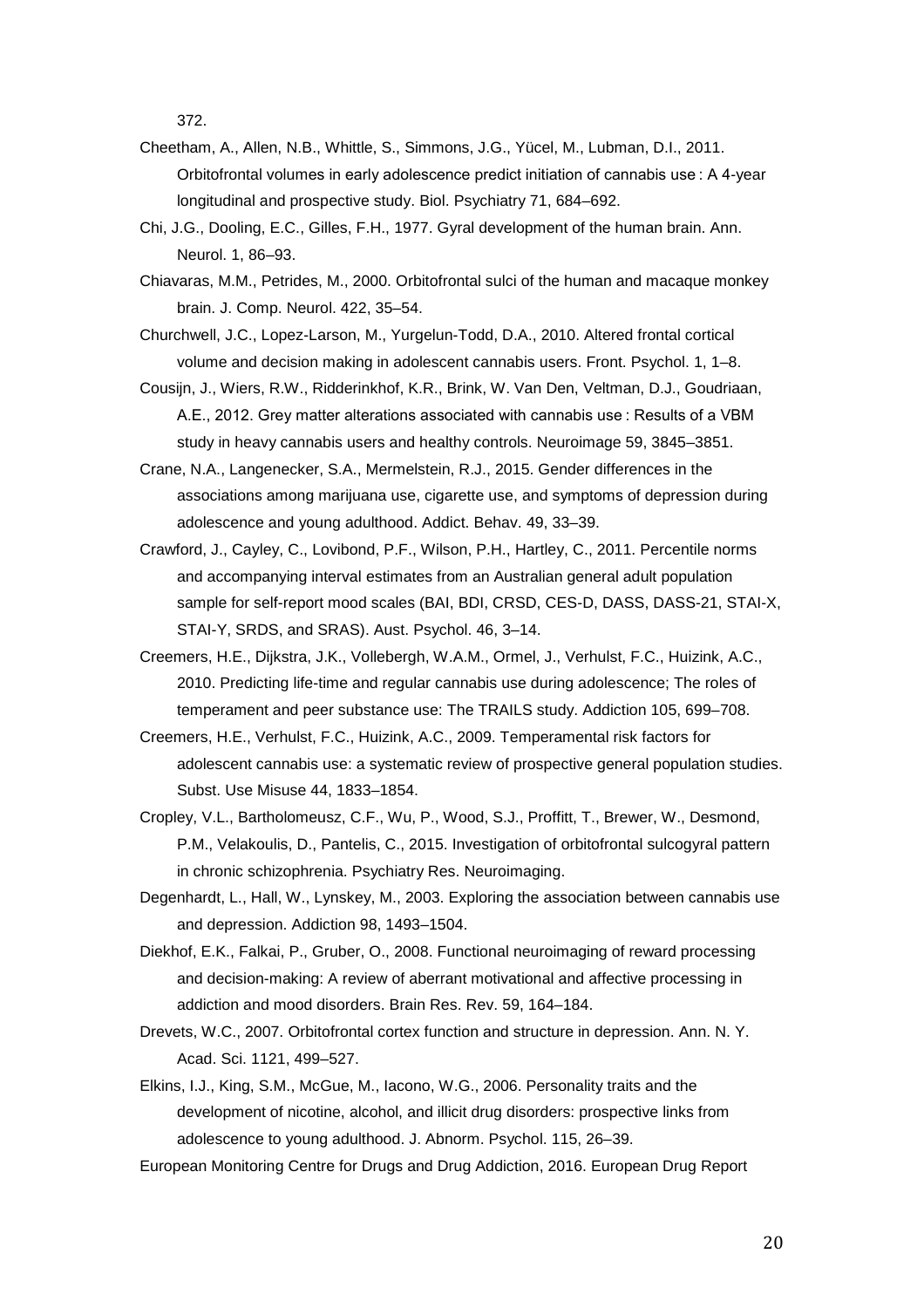2016: Trends and Developments, European Monitoring of Drugs and Drugs Addiction.

- Filbey, F.M., Dunlop, J., 2014. Differential reward network functional connectivity in cannabis dependent and non-dependent users. Drug Alcohol Depend. 140, 101–111.
- Filbey, F.M., Yezhuvath, U., 2013. Functional connectivity in inhibitory control networks and severity of cannabis use disorder. Am. J. Drug Alcohol Abuse 39, 382–391.
- Frodl, T., Bokde, A.L.W., Scheuerecker, J., Lisiecka, D., Schoepf, V., Hampel, H., Möller, H., Brückmann, H., Wiesmann, M., Meisenzahl, E., 2010. Functional connectivity bias of the orbitofrontal cortex in drug-free patients with major depression. BPS 67, 161–167.
- Ganella, E.P., Burnett, A., Cheong, J., Thompson, D., Roberts, G., Wood, S., Lee, K., Duff, J., Anderson, P.J., Pantelis, C., Doyle, L.W., Bartholomeusz, C., 2015. Abnormalities in orbitofrontal cortex gyrification and mental health outcomes in adolescents born extremely preterm and/or at an extremely low birth weight. Hum. Brain Mapp. 36, 1138– 1150.
- Hamilton, M., 1960. Hamilton Depression Rating Scale (HDRS). J. Neurol. Neurosurg. Psychiatry 23, 56–62.
- Hayes, A.F., 2016. Regression-based statistical mediation and moderation analysis in clinical research: Observations, recommendations, and implementation. Invit. Submiss. to Behav. Res. Ther. 1–24.
- Hayes, A.F., 2013. Introduction to mediation, moderation, and conditional process analysis: A regression-based approach. The Guilford Press, New York.
- Hayes, A.F., 2009. Beyond Baron and Kenny: Statistical mediation analysis in the new millennium. Commun. Monogr. 76, 408–420.
- Isomura, S., Hashimoto, R., Nakamura, M., Hirano, Y., Yamashita, F., Jimbo, S., Yamamori, H., Fujimoto, M., Yasuda, Y., Mears, R.P., Onitsuka, T., 2017. Altered sulcogyral patterns of orbitofrontal cortex in a large cohort of patients with schizophrenia. npj Schizophr. 3. doi: 10.1038/s41537-016-0008-y
- Jacobus, J., Castro, N., Squeglia, L.M., Meloy, M.J., Brumback, T., Huestis, M.A., Tapert, S.F., 2016. Adolescent cortical thickness pre- and post marijuana and alcohol initiation. Neurotoxicol. Teratol. 57, 20–29.
- Klimes-Dougan, B., Garber, J., 2016. Regulatory control and depression in adolescents: Findings from neuroimaging and neuropsychological research. J. Clin. Child Adolesc. Psychol. 4416, 1–5.
- Kringelbach, M.L., Rolls, E.T., 2004. The functional neuroanatomy of the human orbitofrontal cortex: Evidence from neuroimaging and neuropsychology. Prog. Neurobiol. 72, 341– 372.
- Krueger, R.F., 1999. Personality traits in late adolescence predict mental disorders in early adulthood: a prospective-epidemiological study. J. Pers. 67, 39–65.
- Kühn, S., Witt, C., Banaschewski, T., Barbot, A., Barker, G.J., Büchel, C., Conrod, P.J., Flor, H., Garavan, H., Ittermann, B., Mann, K., Martinot, J.-L., Paus, T., Rietschel, M., Smolka, M.N., Ströhle, A., Brühl, R., Schumann, G., Heinz, A., Gallinat, J., 2016. From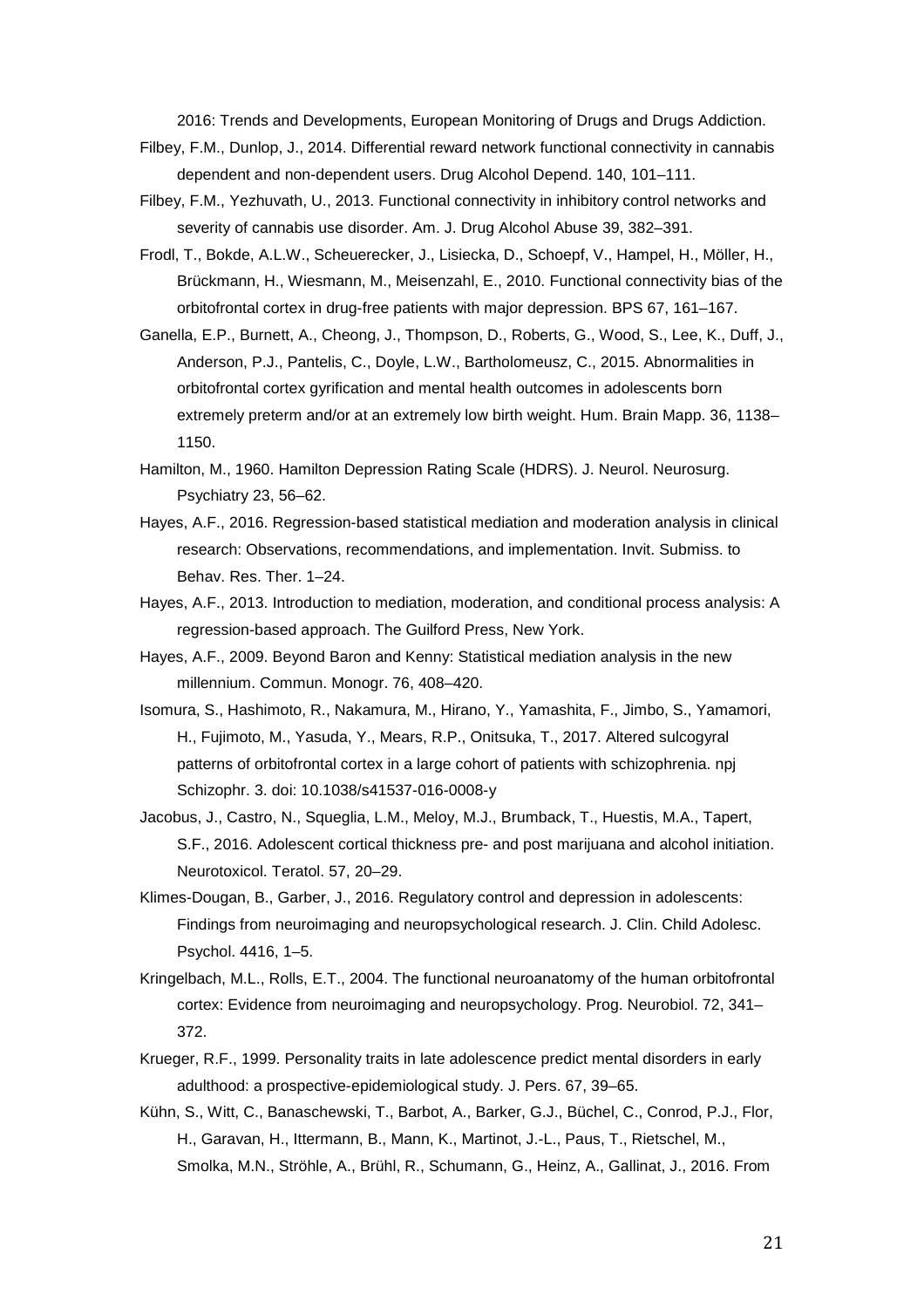mother to child: orbitofrontal cortex gyrification and changes of drinking behaviour during adolescence. Addict. Biol. 21, 700-708.

- Lacerda, A.L.T., Keshavan, M.S., Hardan, A.Y., Yorbik, O., Brambilla, P., Sassi, R.B., Nicoletti, M., Mallinger, A.G., Frank, E., Kupfer, D.J., Soares, J.C., 2004. Anatomic evaluation of the orbitofrontal cortex in major depressive disorder. Biol. Psychiatry 55, 353–358.
- Lavoie, S., Bartholomeuz, C.F., Nelson, B., Lin, A., McGorry, P.D., Velakoulis, D., Whittle, S.L., Yung, A.R., Pantelis, C., Wood, S.J., 2014. Sulcogyral pattern and sulcal count of the orbitofrontal cortex in individuals at ultra high risk for psychosis. Schizophr. Res. 154, 93–99.
- Lev-Ran, S., Roerecke, M., Le Foll, B., George, T.P., McKenzie, K., Rehm, J., 2014. The association between cannabis use and depression: a systematic review and metaanalysis of longitudinal studies. Psychol. Med. 44, 797–810.
- Lorenzetti, V., Solowij, N., Yücel, M., 2016. The role of cannabinoids in neuroanatomic alterations in cannabis users. Biol. Psychiatry 79, e17–e31.
- Matochik, J.A., Eldreth, D.A., Cadet, J.-L., Bolla, K.I., 2005. Altered brain tissue composition in heavy marijuana users. Drug Alcohol Depend. 77, 23–30.
- McRae, K., Gross, J.J., Weber, J., Robertson, E.R., Sokol-Hessner, P., Ray, R.D., Gabrieli, J.D.E., Ochsner, K.N., 2012. The development of emotion regulation: An fMRI study of cognitive reappraisal in children, adolescents and young adults. Soc. Cogn. Affect. Neurosci. 7, 11–22.
- Nakamura, M., Nestor, P.G., Levitt, J.J., Cohen, A.S., Kawashima, T., Shenton, M.E., McCarley, R.W., 2008. Orbitofrontal volume deficit in schizophrenia and thought disorder. Brain 131, 180–195.
- Nakamura, M., Nestor, P.G., McCarley, R.W., Levitt, J.J., Hsu, L., Kawashima, T., Niznikiewicz, M., Shenton, M.E., 2007. Altered orbitofrontal sulcogyral pattern in schizophrenia. Brain 130, 693–707.
- Nelson, H.E., 1982. National Adult Reading Test. NFER-Nelson, Windsor, UK.
- Nishikawa, Y., Takahashi, T., Takayanagi, Y., Furuichi, A., Kido, M., Nakamura, M., Sasabayashi, D., Noguchi, K., Suzuki, M., 2015. Orbitofrontal sulcogyral pattern and olfactory sulcus depth in the schizophrenia spectrum. Eur. Arch. Psychiatry Clin. Neurosci.
- Otten, R., Barker, E.D., Maughan, B., Arseneault, L., Engels, R.C.M.E., 2010. Self-control and its relation to joint developmental trajectories of cannabis use and depressive mood symptoms. Drug Alcohol Depend. 112, 201–208.
- Pagliaccio, D., Barch, D.M., Bogdan, R., Wood, P.K., Lynskey, M.T., Heath, A.C., Agrawal, A., 2015. Shared predisposition in the association between cannabis use and subcortical brain structure. JAMA Psychiatry 63130, 1–8.
- Schmand, B., Bakker, D., Saan, R., Louman, J., 1991. The Dutch Reading Test for Adults: a measure of premorbid intelligence level. Tijdschr. Gerontol. Geriatr. 22, 15–19.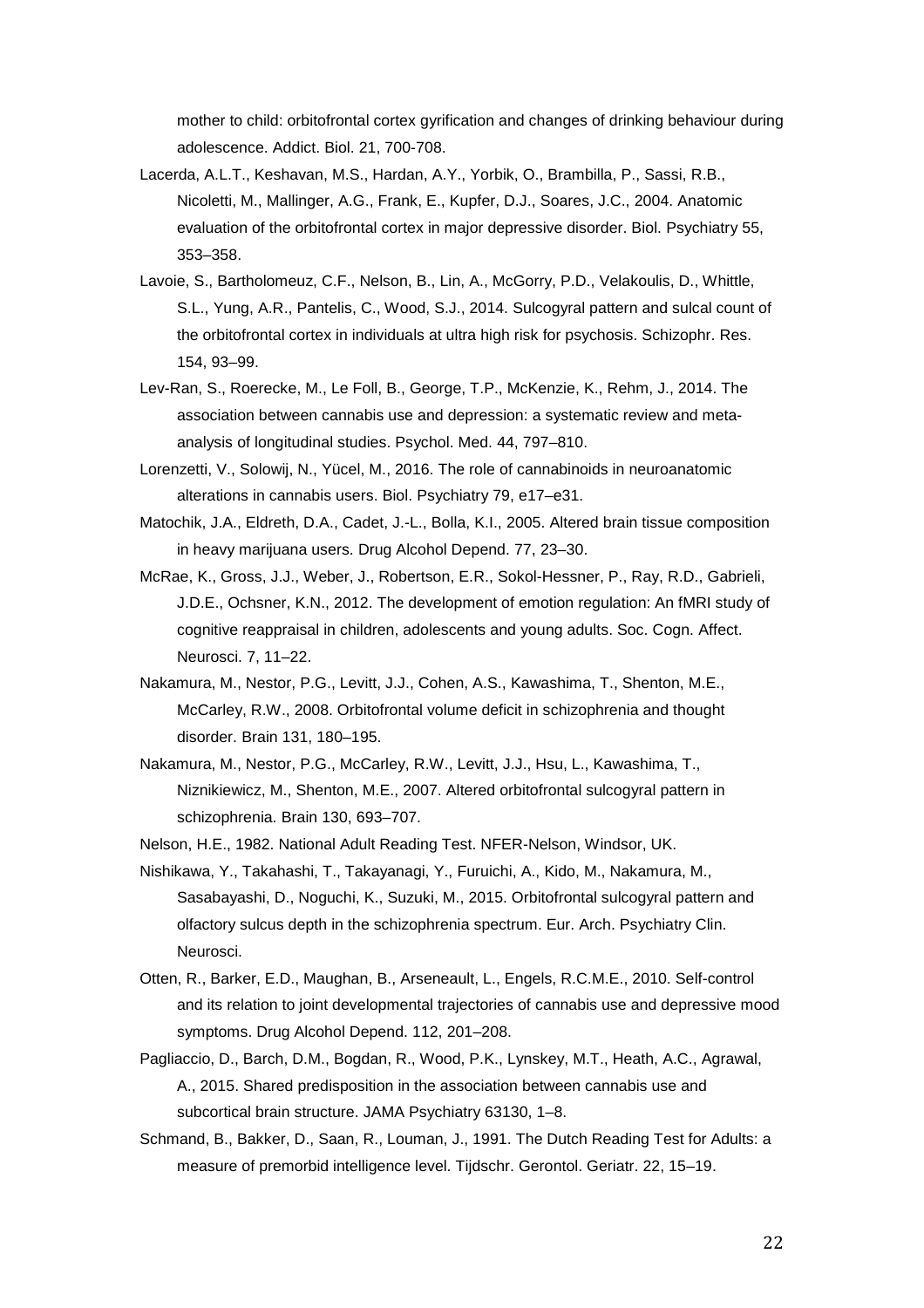Sled, J.G., Zijdenbos, A.P., Evans, A.C., 1998. A nonparametric method for automatic correction of intensity nonuniformity in MRI data. IEEE Trans. Med. Imaging 17, 87–97.

- Solowij, N., Walterfang, M., Lubman, D.I., Whittle, S., Lorenzetti, V., Styner, M., Velakoulis, D., Pantelis, C., Yücel, M., 2013. Alteration to hippocampal shape in cannabis users with and without schizophrenia. Schizophr. Res. 143, 179–184.
- Stapinski, L.A., Montgomery, A.A., Araya, R., 2016. Anxiety, depression and risk of cannabis use: Examining the internalising pathway to use among Chilean adolescents. Drug Alcohol Depend. 166, 109–115.
- Takahashi, T., Nakamura, M., Nakamura, Y., Aleksic, B., Kido, M., Sasabayashi, D., Takayanagi, Y., Furuichi, A., Nishikawa, Y., Noguchi, K., Ozaki, N., Suzuki, M., 2015. The Disrupted-in-Schizophrenia-1 Ser704Cys polymorphism and brain neurodevelopmental markers in schizophrenia and healthy subjects. Prog. Neuro-Psychopharmacology Biol. Psychiatry 56, 11–17.
- Takahashi, T., Nakamura, Y., Nakamura, Y., Aleksic, B., Takayanagi, Y., Furuichi, A., Kido, M., Nakamura, M., Sasabayashi, D., Ikeda, M., Noguchi, K., Kaibuchi, K., Iwata, N., Ozaki, N., Suzuki, M., 2014. The polymorphism of YWHAE, a gene encoding 14-3- 3epsilon, and orbitofrontal sulcogyral pattern in patients with schizophrenia and healthy subjects. Prog. Neuro-Psychopharmacology Biol. Psychiatry 51, 166–171.
- Takayanagi, Y., Takahashi, T., Orikabe, L., Masuda, N., Mozue, Y., Nakamura, K., Kawasaki, Y., Itokawa, M., Sato, Y., Yamasue, H., Kasai, K., Okazaki, Y., Suzuki, M., 2010. Volume reduction and altered sulco-gyral pattern of the orbitofrontal cortex in firstepisode schizophrenia. Schizophr. Res. 121, 55–65.
- Toro, R., Burnod, Y., 2005. A morphogenetic model for the development of cortical convolutions. Cereb. Cortex 15, 1900–1913.
- Tremblay, L., Schultz, W., 1999. Relative reward preference in primate orbitofrontal cortex. Nature 398, 704–708.
- Uehara-Aoyama, K., Nakamura, M., Asami, T., Yoshida, T., Hayano, F., Roppongi, T., Fujiwara, A., Inoue, T., Shenton, M.E., Hirayasu, Y., 2011. Sexually dimorphic distribution of orbitofrontal sulcogyral pattern in schizophrenia. Psychiatry Clin. Neurosci. 65, 483–489.
- United Nations Office on Drugs and Crime, 2015. World drug report 2015. United Nations publication, Sales No. E.15.XI.6.
- Verdejo-García, A., Rivas-Pérez, C., Vilar-López, R., Pérez-García, M., 2007. Strategic selfregulation, decision-making and emotion processing in poly-substance abusers in their first year of abstinence. Drug Alcohol Depend. 86, 139–146.
- Volkow, N.D., Fowler, J.S., 2000. Addiction, a disease of compulsion and drive: involvement of the orbitofrontal cortex. Cereb. Cortex 10, 318–325.
- Wagner, D.D., Altman, M., Boswell, R.G., Kelley, W.M., Heatherton, T.F., 2013a. Selfregulatory depletion enhances neural responses to rewards and impairs top-down control. Psychol. Sci. 24, 2262–2271.